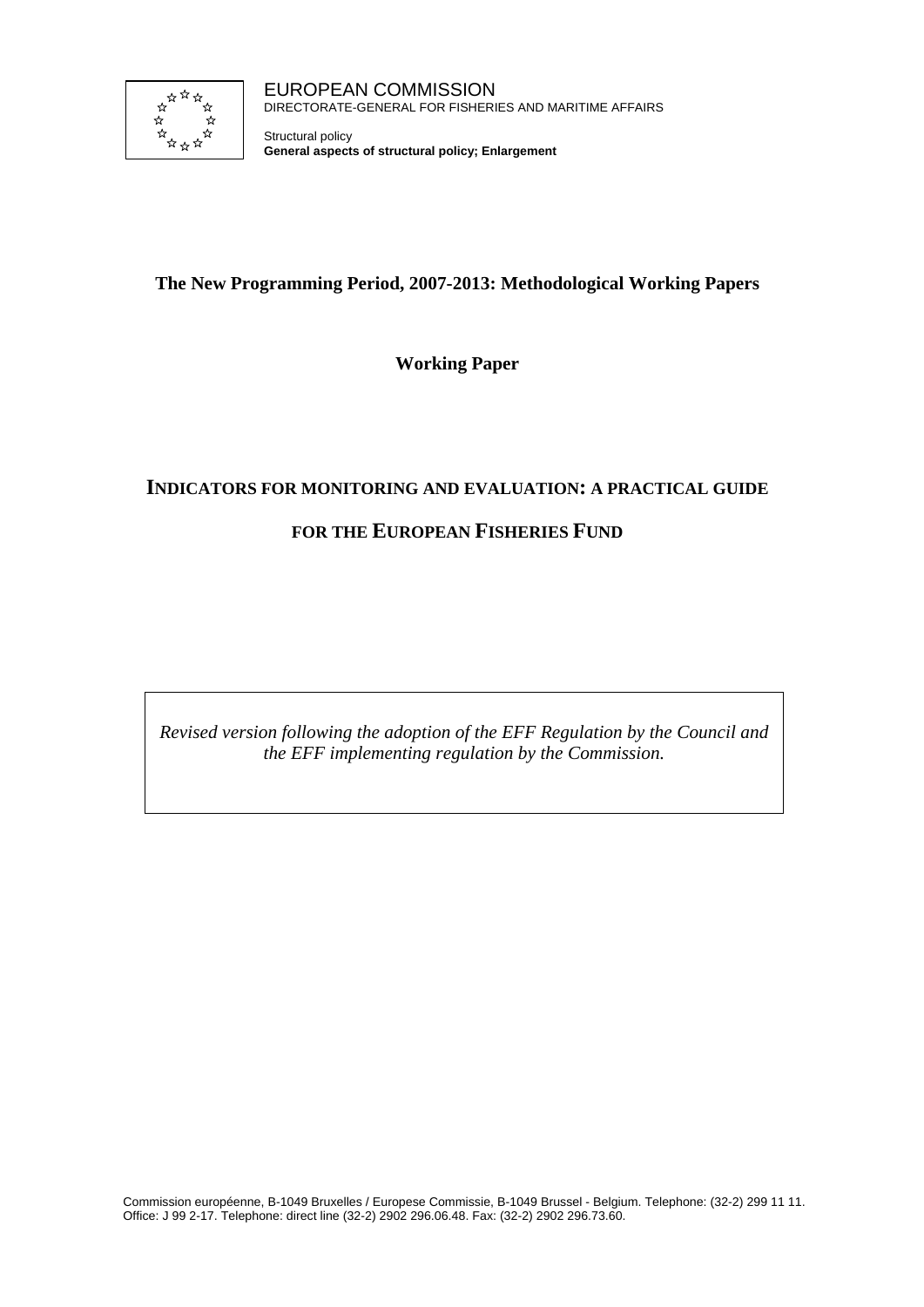# **Table of contents**

| 1. |      |                                                                                                                                                                                          |    |  |
|----|------|------------------------------------------------------------------------------------------------------------------------------------------------------------------------------------------|----|--|
|    | 1.1. |                                                                                                                                                                                          |    |  |
|    |      |                                                                                                                                                                                          |    |  |
|    |      |                                                                                                                                                                                          |    |  |
|    |      |                                                                                                                                                                                          |    |  |
|    |      |                                                                                                                                                                                          |    |  |
| 2. |      |                                                                                                                                                                                          |    |  |
| 3. |      |                                                                                                                                                                                          |    |  |
|    | 3.1. |                                                                                                                                                                                          |    |  |
|    | 3.2. |                                                                                                                                                                                          |    |  |
|    |      |                                                                                                                                                                                          |    |  |
|    |      |                                                                                                                                                                                          |    |  |
|    |      |                                                                                                                                                                                          |    |  |
| 4. |      |                                                                                                                                                                                          |    |  |
|    | 4.1. |                                                                                                                                                                                          |    |  |
|    | 4.2. |                                                                                                                                                                                          |    |  |
|    |      |                                                                                                                                                                                          |    |  |
|    |      | Relevance assesses the links between the defined objectives and the<br>existing socio-economic problems to be solved by an                                                               |    |  |
|    |      | Effectiveness compares what has been done with what was originally<br>planned, i.e., it compares actual with expected or estimated                                                       | 11 |  |
|    |      | Efficiency looks at the ratio between the outputs, results, and impacts<br>and the inputs (particularly financial resources) used to                                                     |    |  |
|    |      | Utility checks whether the impact obtained by an intervention<br>correspond to society's needs and to the socio-economic<br>problems to be solved (it disregards all reference to stated |    |  |
|    |      | Sustainability assesses the ability of the Operational programme<br>effects to last in the middle or long term after the funding of                                                      |    |  |
|    |      | Priority axis and measures, i.e., in terms of output, result, and impact 11                                                                                                              |    |  |
| 5. |      |                                                                                                                                                                                          |    |  |
|    | 5.1. |                                                                                                                                                                                          |    |  |
|    | 5.2. |                                                                                                                                                                                          |    |  |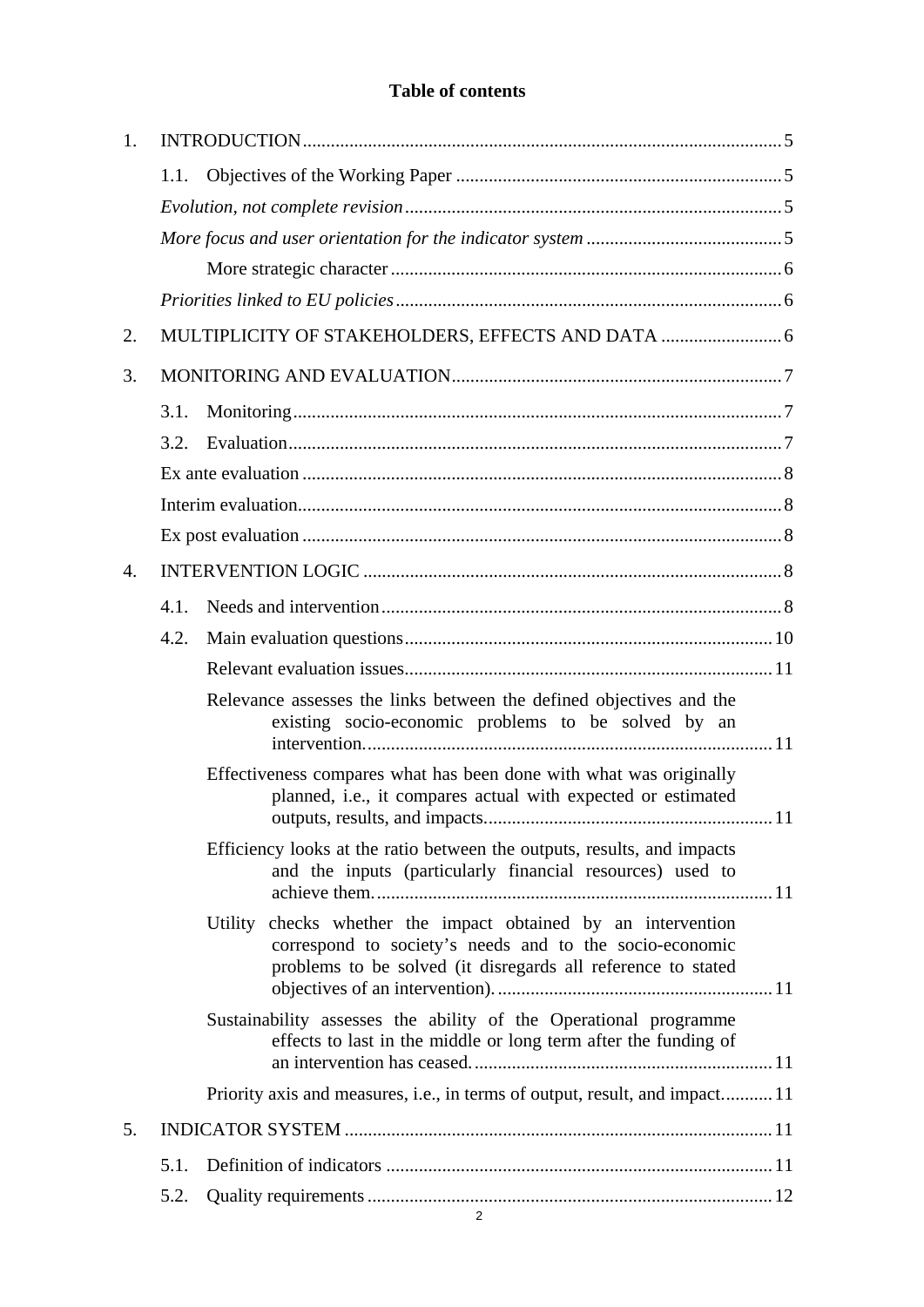|    |      | 5.2.1. |                                                                      |  |
|----|------|--------|----------------------------------------------------------------------|--|
|    |      | 5.2.2. |                                                                      |  |
|    | 5.3. |        |                                                                      |  |
|    |      | 5.3.1. |                                                                      |  |
|    | 5.4. |        |                                                                      |  |
|    |      | 5.4.1. |                                                                      |  |
|    |      | 5.4.2. |                                                                      |  |
|    |      |        |                                                                      |  |
|    | 5.5. |        |                                                                      |  |
|    | 5.6. |        |                                                                      |  |
| 6. |      |        |                                                                      |  |
|    |      |        |                                                                      |  |
|    |      |        | Breakdown of data by gender and by size of recipient undertakings 18 |  |
| 7. |      |        | ESTABLISHMENT AND USE OF THE INDICATOR SYSTEM DURING                 |  |
|    |      |        |                                                                      |  |
|    | 7.1. |        |                                                                      |  |
|    |      | 7.1.1. | Coherence between National Strategic Plan and Operational            |  |
|    |      | 7.1.2. | Coherence with indicators of established EU policies  19             |  |
|    |      | 7.1.3. |                                                                      |  |
|    |      | 7.1.4. |                                                                      |  |
|    |      | 7.1.5. |                                                                      |  |
|    | 7.2. |        |                                                                      |  |
|    | 7.3. |        |                                                                      |  |
|    |      | 7.3.1. |                                                                      |  |
|    |      | 7.3.2. |                                                                      |  |
|    |      | 7.3.3. |                                                                      |  |
|    | 7.4. |        |                                                                      |  |
|    | 7.5. |        |                                                                      |  |
|    |      |        |                                                                      |  |
|    |      |        |                                                                      |  |
|    |      |        | INDICATORS AND MONITORING ARRANGEMENTS FOR EFF                       |  |
|    |      |        |                                                                      |  |
|    |      |        | COMMON INDICATORS AT OPERATIONAL PROGRAMME LEVEL (MAINLY impacts     |  |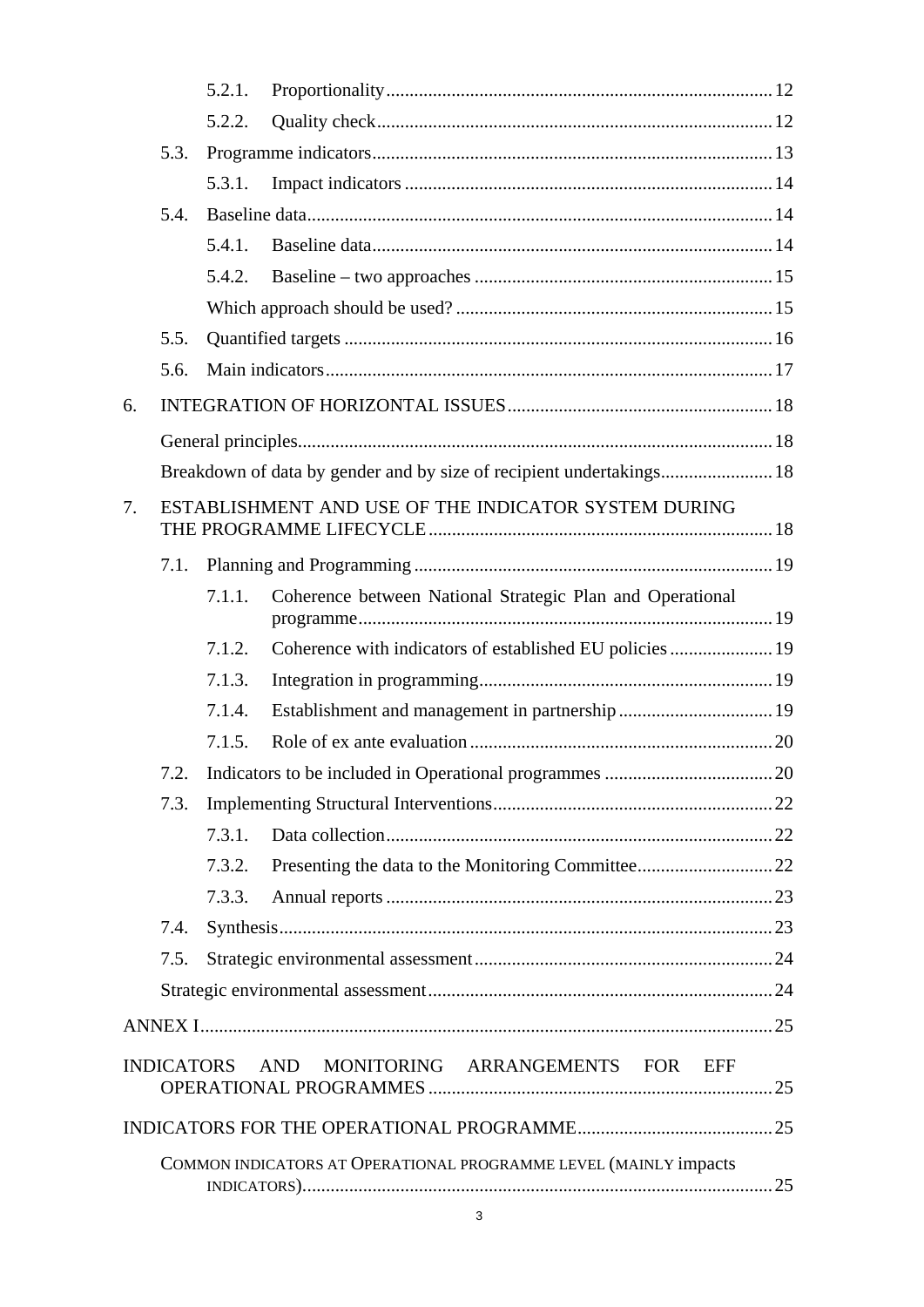| COMMON INDICATORS AT PRIORITY AXIS LEVEL (MAINLY result INDICATORS)26 |  |
|-----------------------------------------------------------------------|--|
|                                                                       |  |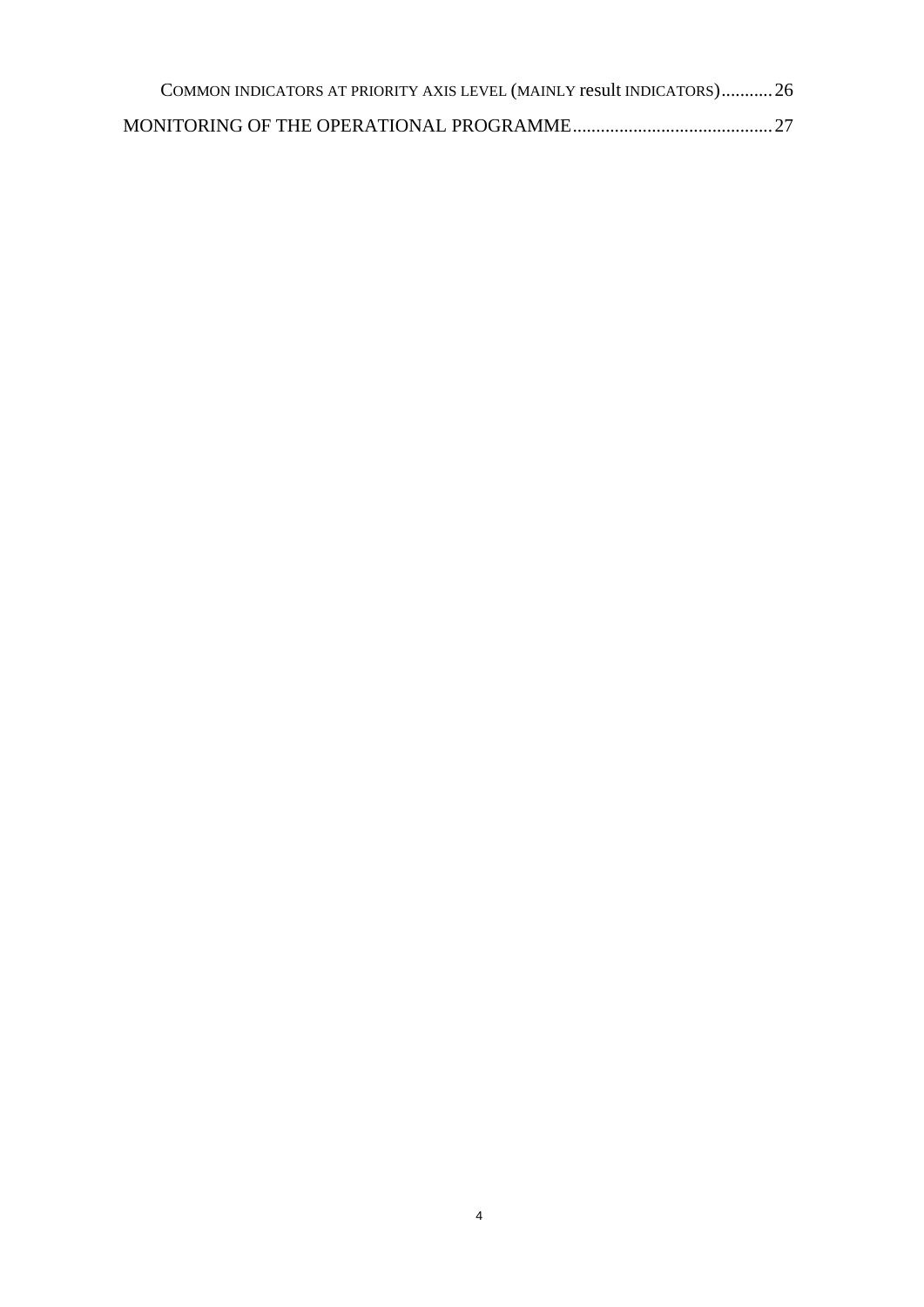### **1. INTRODUCTION**

### **1.1. Objectives of the Working Paper**

This working paper has two major objectives. First, it provides an introduction into the methodology of indicator systems as a management instrument in the framework of the European Fisheries Fund (EFF) Operational programmes; and, second, it provides practical guidance for the authorities and stakeholders in Member States that are responsible for an EFF Operational programme.

As guidance, the working paper suggests what a Member State should include in an Operational programme that will be adopted by the European Commission. The methods and approaches presented in this working paper are of an indicative nature. They need to be applied in a creative manner. The working paper encourages for a common development and further improvement of indicators in an EFF Operational programme.

Indicators in the meaning of this working paper are just one of several instruments used in the context of monitoring and evaluation. They should help Member States and the Commission to move to more results-driven public management.

#### *Evolution, not complete revision*

The use of indicators for monitoring and evaluation in the framework of the Financial Instrument for Fisheries Guidance (FIFG) became established practice in the mid 1990s with the informatics application INFOSYS for all structural interventions in the FIFG. The 2000-2006 programming period brought about substantial progress in the systematic application of INFOSYS for all FIFG structural interventions. The indicator systems performed better, contributing to more effective programme management.

The challenge for the 2007-2013 programming period is to improve and better communicate the main ideas, not to revise it completely.

It should be recalled that INFOSYS will not be obligatory for the Member States during the next programming period 2007-2013. However, Member States should ensure an adequate monitoring of the Operational programmes and the accounting records of operations and the data on implementation referred to in Article 59 (c) of EFF Regulation shall include the information set out in Annex III of the EFF Implementing Regulation which is close to the current INFOSYS for the measures already existing in FIFG and adapted for the new EFF measures not existing in FIFG.

#### *More focus and user orientation for the indicator system*

In the 2000-2006 programming period FIFG programmes made significant progress in the coverage and quality of their indicator systems. On the other hand, some systems had a tendency to become complex and were insufficiently driven by the needs of the users. The objective for the 2007-2013 programming period should be to establish systems of indicators with a clear orientation towards users at different levels, eliminating unused ballast and improving the remaining indicators. In designing such systems, more attention should be paid to the different uses of indicators during the processes of monitoring on the one hand and evaluation on the other.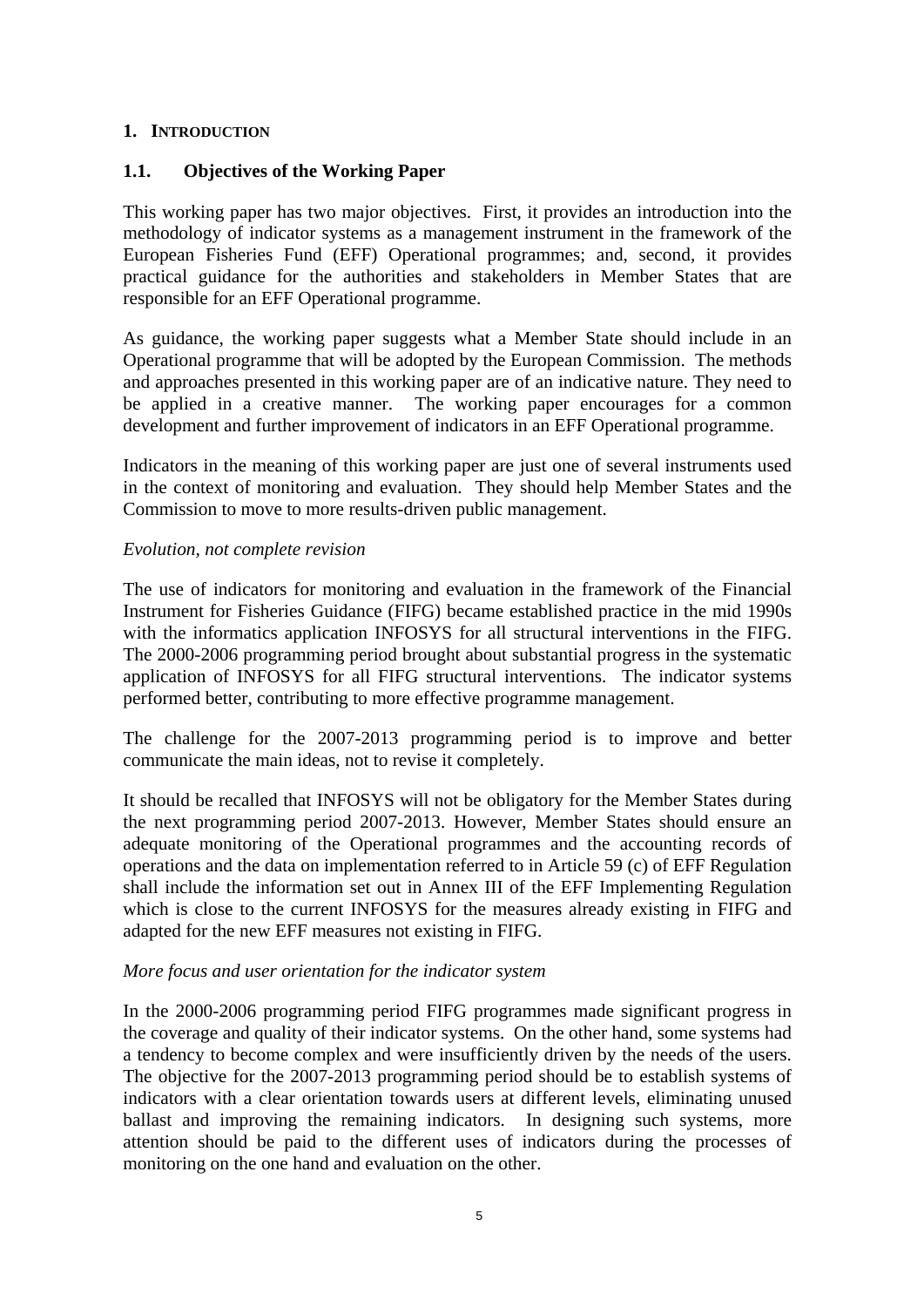#### *More strategic character*

In the 2007-2013 programming period Member States and the Commission will give their partnership a more strategic character. This means that an EFF Operational programmes fix only longer term global objectives by priorities axes which consequently are transformed by the Member States into more operational, shorter terms objectives that take into account a changing socio-economic environment in the fisheries sector. The experience from the 2000-2006 generation of FIFG interventions proves that a higher quality of quantification and measurement of result indicators in particular is a *condition sine qua non* for this goal.

# *Priorities linked to EU policies*

The more strategic character of programming period 2007-2013 is also characterised by a reinforced link between EFF Operational programmes and the major EU policies, such as Sustainable development, the Gothenburg and the Lisbon strategies, as expressed in the Guiding principles foreseen in the Article 18a of the EFF Regulation. Indicator systems should aim to reflect those links, taking account of the indicators used for reporting or for setting targets in these strategies.

### **2. MULTIPLICITY OF STAKEHOLDERS, EFFECTS AND DATA**

EFF Operational programmes set comprehensive objectives that touch upon many factors contributing to the objectives of the Common Fisheries Policy (CFP). The Operational programmes include a relatively wide range of instruments, expressed in the form of priority axes. Member States translate specific priority axes into several measures.

The design and implementation of an EFF Operational programme need the commitment and work of a multitude of stakeholders. This process does not only deliver outputs, results and impacts of an Operational programme, but influences and changes the capacity (knowledge, working methods, social competences, etc.) of the stakeholders themselves.

The implementation of the Operational programmes involves different administrative levels and other stakeholders, such as socio-economic partners, intermediate bodies, Managing authorities, Member States and the European Commission. These actors have different roles and different information needs. In designing the monitoring and indicator system there should be a clear understanding of who needs what information and when.

An **intermediate body** first of all is interested in a broad set of information concerning the measure it is responsible for. The intermediate body has to keep under control the physical execution of operations (projects) and the measure as a whole and might find it useful to use physical output indicators for this purpose along with financial indicators. In addition, the implementation agency is likely to be interested to complete the picture on the other outcomes of the projects as reflected by result and impact indicators.

If there is an intermediate body, the **managing authority** of the Operational programme is likely to need less detailed information about this specific measure of the intermediate body and very little information about individual projects. The information needed by the managing authority is related to the objective of the different priority axes of the programme. The appropriate indicator type here could be result and impact indicators.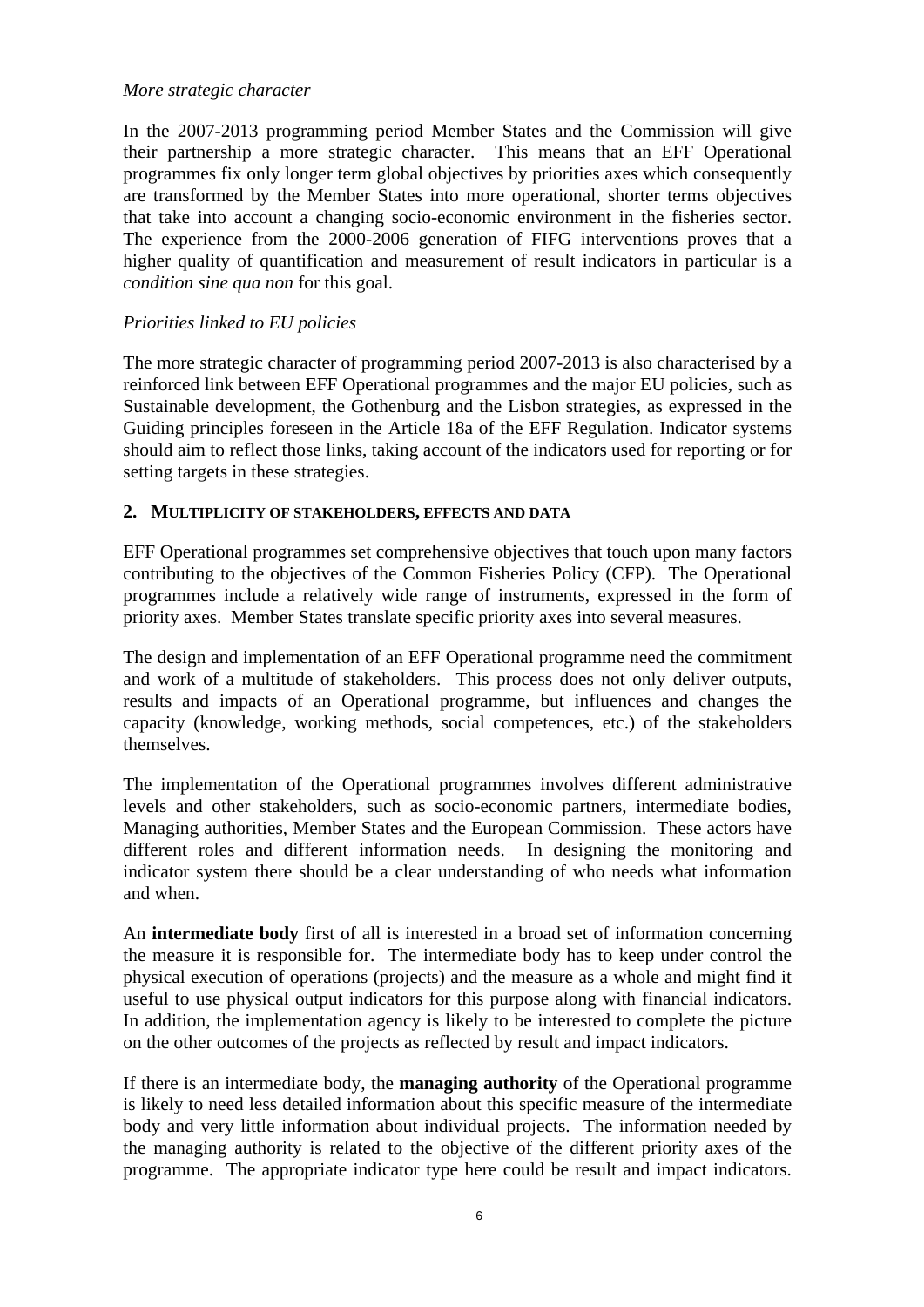The managing authority could be interested in output indicators for other reasons, e.g., for the measurement of efficiency (unit costs) of different intermediate body.

The EFF Implementing Regulation does not require output indicators in the Operational programme, which are mainly for monitoring of the Operational programme by the Member State.

The main interest of the **European Commission** lies at the programme and priority axes level, i.e., the respective result and impact indicators (Annex I of EFF implementing regulation). Nevertheless, some output indicators can supplement this information.

In establishing the indicator system of an Operational programme it is necessary to keep in mind that each intervention delivers a diversity of data and effects. The challenge is to select and to record data that is relevant for the users at the different levels. Not all available information should be recorded and transmitted to every level.

#### **3. MONITORING AND EVALUATION**

Monitoring and evaluation are two closely linked concepts. Nevertheless, one should be clear about their different objectives and functions in order to design a successful indicator system.

#### **3.1. Monitoring**

Monitoring is essentially the checking of outturns against expectations. It is generally relatively easy to monitor the values for output and - with some more effort required - result indicators.

*Definition used in the guide "Evaluating EU activities – A practical guide for the Commission services (DG BUDG, July 2004):* 

**"Monitoring** is a continuous and systematic process carried out during the duration of an intervention, which generates quantitative data on the implementation of the intervention, but not usually on its effects.

The intention is to correct any deviation from the operational objectives, and thus improve the performance of the programme as well as facilitate subsequent evaluation."

#### **3.2. Evaluation**

Evaluation involves interrogating information from monitoring and other sources to find out and explain the effects of the interventions. Evaluators use the data delivered by the monitoring system, including output and result indicators but taking into account that the most important instrument used here is an impact indicator. Impact indicators move away in time from the action (specific impact indicators) or from the beneficiary (global impact indicators). The challenge for evaluation is to distil net effects from gross effects. The move in time and link with the beneficiary often will make it impossible to create impact data as easily and reliably as values for output and result indicators.

Indicators represent a major source of information on which evaluations are based and they will be used at the different evaluation stages.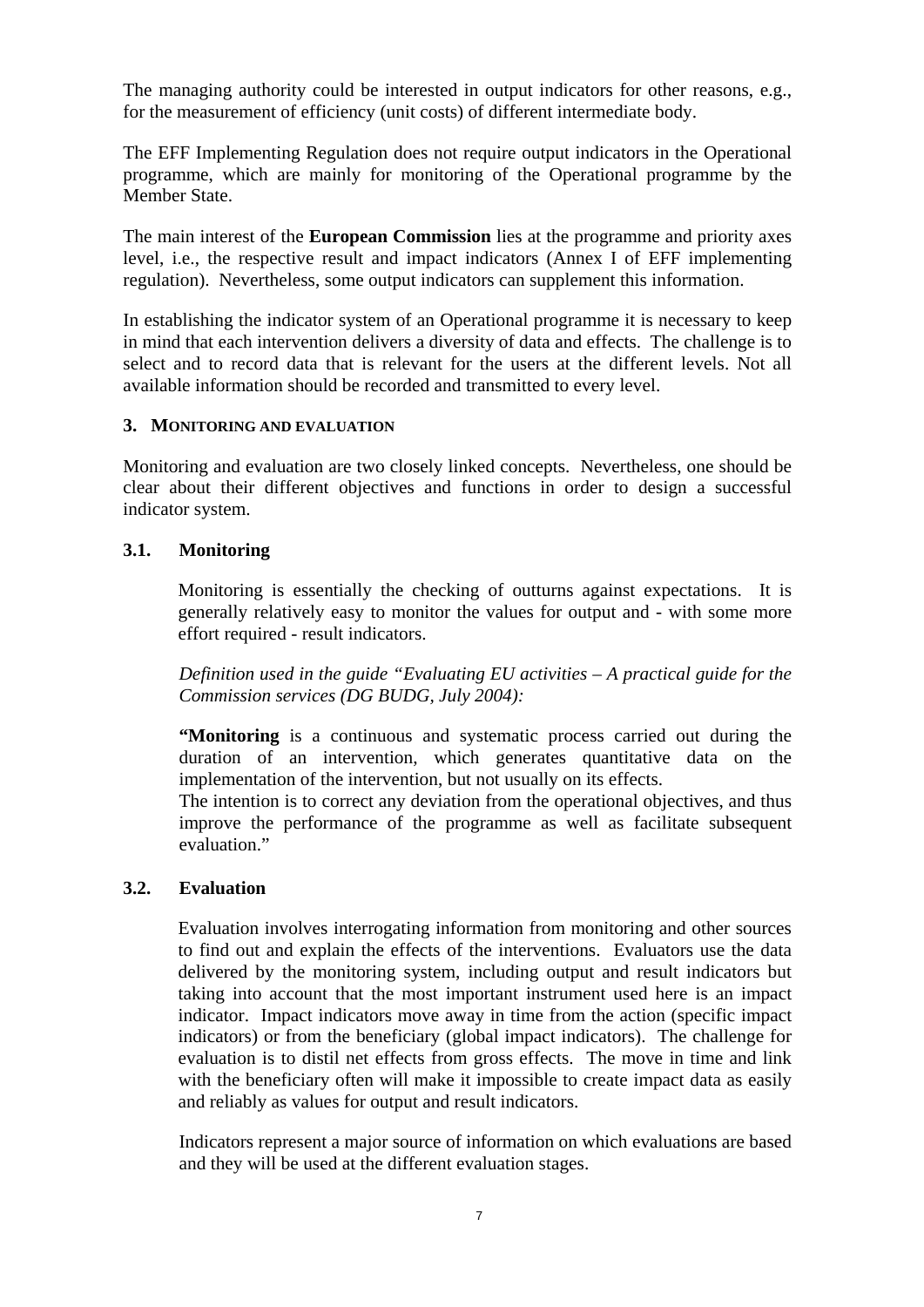Indicators are most frequently used to measure effectiveness and efficiency ratios which can be calculated for each programming stage.

It is necessary to decide in the process of the Operational programme elaboration which indicators can be gathered from monitoring and which need inputs from evaluation.

The following types of evaluations are foreseen in the EFF Regulation

### **Ex ante evaluation**

The tasks of the ex ante evaluation concerning indicators are outlined in the Commission working document n° 5864 of 8 May 2006.

### **Interim evaluation**

**Evaluations** undertaken during the programming period should examine the degree of effectiveness and efficiency achieved by the Operational programme under evaluation on the basis of indicators collected by the monitoring system and/or by an autonomous appropriate field work. It should also assess the quality, relevance and the level of quantification of these indicators.

### **Ex post evaluation**

The **ex post evaluation** – carried out by the Commission - in addition to a final assessment of effectiveness, will concentrate on questions of utility and sustainability. Impact and result indicators are likely to be the most important indicators at this stage of the programme cycle. For this purpose, ex-post evaluations are likely to involve – in addition to the monitoring data – methods typical for those indicators. The Commission will need the close cooperation of the Managing Authorities for the success of this evaluation, especially in relation to the provision of data.

#### **4. INTERVENTION LOGIC**

### **4.1. Needs and intervention**

The starting point of each public financial intervention in the fisheries sector is an analysis of the situation in the fisheries sector with an identification of problems or **needs**. Such needs can be measured in financial and physical terms.

The next step is the consideration of whether or not a publicly financed EFF Operational programme (a financial input) is an appropriate instrument to address such needs. The underlying – often economic – explanatory model defines which specific **instrument** is to be used to achieve the **objective**.

If a decision in favour of an intervention has been taken, the question arises, to what degree a certain budget will deliver the objective under consideration (or: how much money is needed to achieve a defined objective?).

Two additional important points should to be taken into account. First, the situation in the fisheries sector is influenced by multiple factors, by a multifaceted **context**, the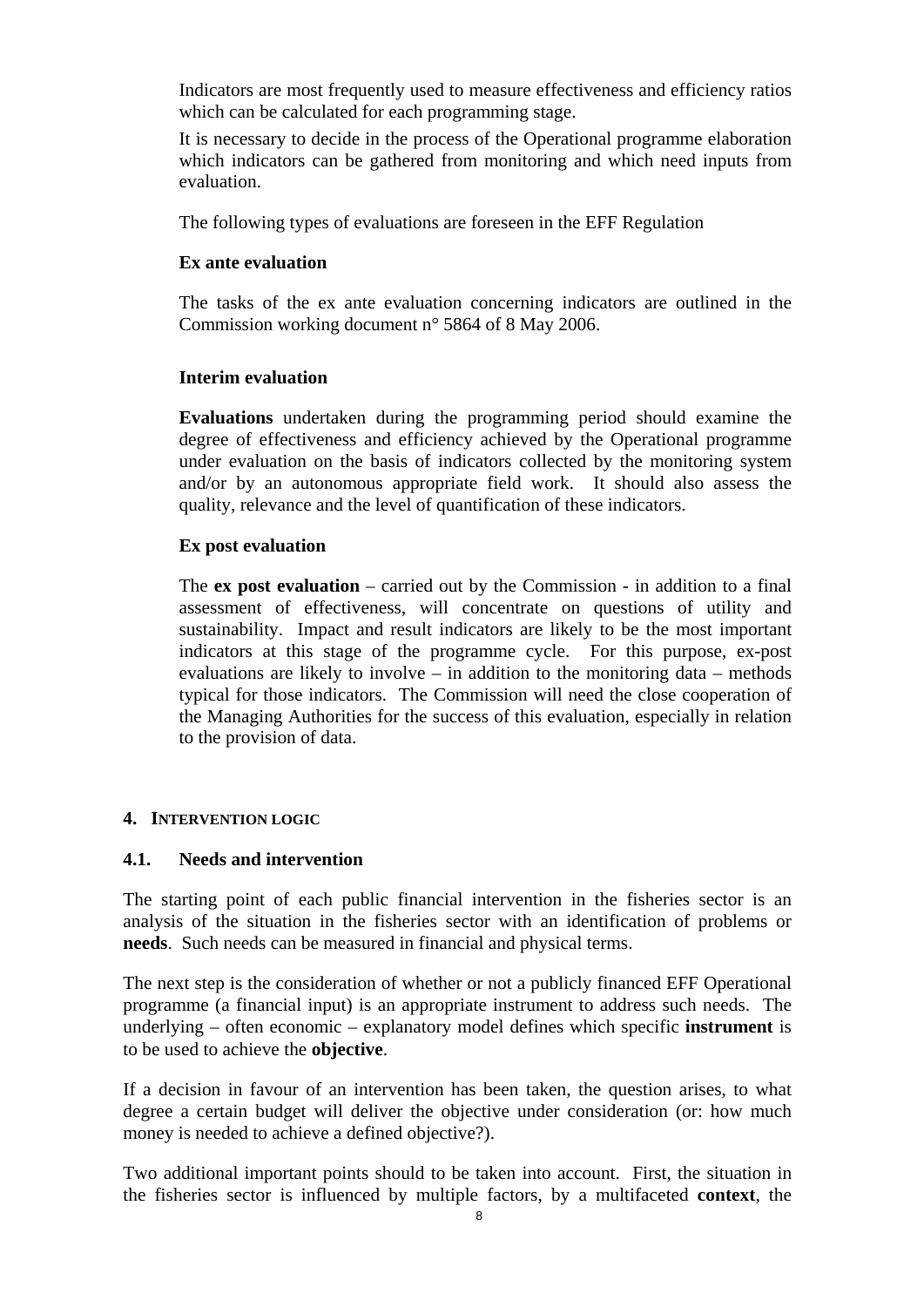public intervention being just one of the factors. Second, public interventions can have unintended consequences, either positive or negative.

# **Figure a: The Logical Framework**



**Figure b: The Operational programme and its environment** 

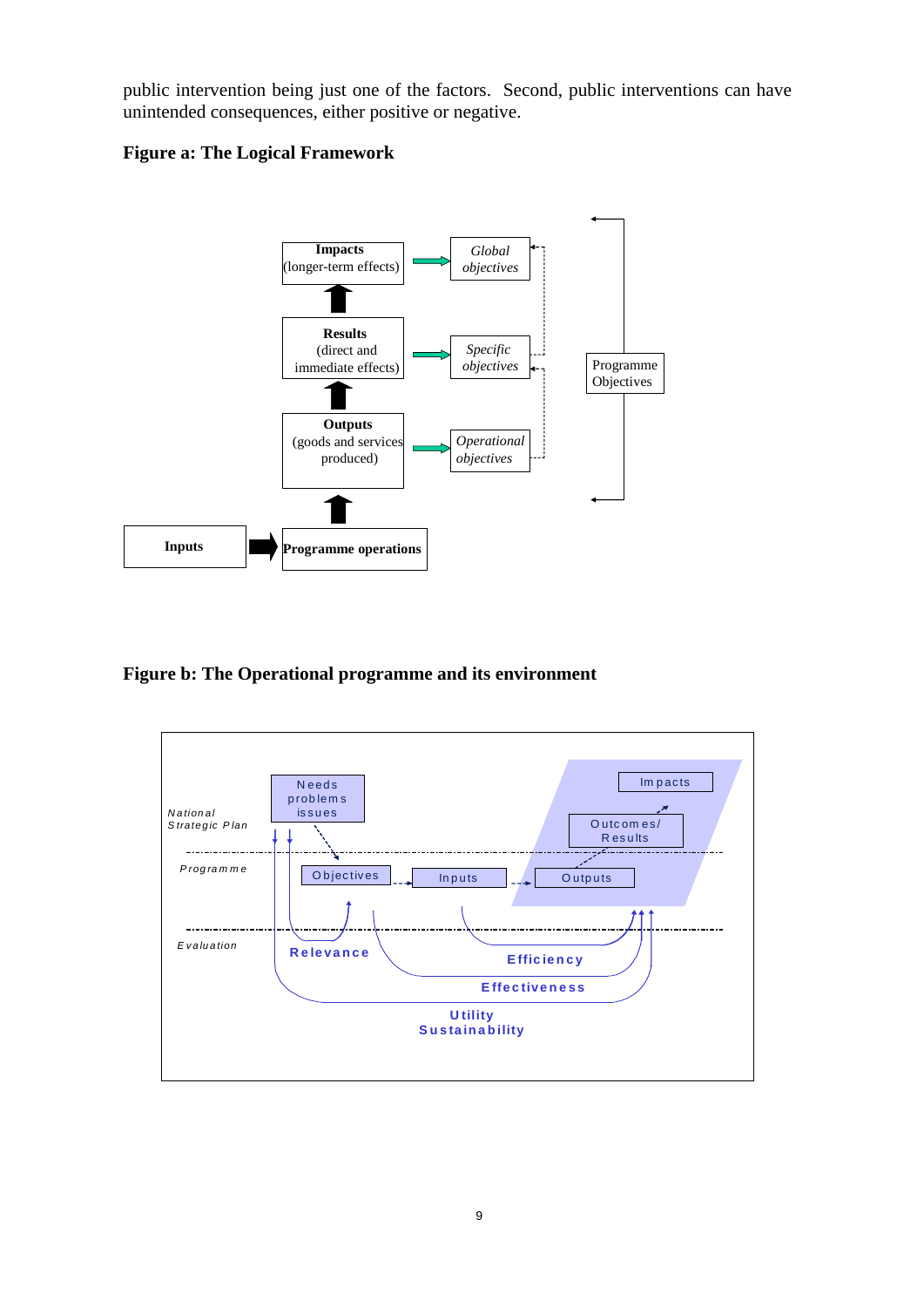#### **Relevant evaluation issues**

**Relevance** assesses the links between the defined objectives and the existing socioeconomic problems to be solved by an intervention.

**Effectiveness** compares what has been done with what was originally planned, *i.e.*, it compares actual with expected or estimated outputs, results, and impacts.

**Efficiency** looks at the ratio between the outputs, results, and impacts and the inputs (particularly financial resources) used to achieve them.

Utility checks whether the impact obtained by an intervention correspond to society's needs and to the socio-economic problems to be solved (it disregards all reference to stated objectives of an intervention).

**Sustainability** assesses the ability of the Operational programme effects to last in the middle or long term after the funding of an intervention has ceased.

Priority axis and measures, i.e., in terms of output, result, and impact.

| <b>Objectives</b>        | <b>Indicators</b>            | <b>Effectiveness</b>   | <b>Efficiency</b>       |
|--------------------------|------------------------------|------------------------|-------------------------|
| Measure                  | Financial/physical<br>output | Actual/planned output  | Output compared to cost |
| Priority axis            | Result (impact)              | Actual/planned results | Result compared to cost |
| Operational<br>programme | Impact (results)             | Actual/planned impact  | Impact compared to cost |

#### **Table: Effectiveness and efficiency of indicators at different programming level**

#### **4.2. Main evaluation questions**

As a broad outline, the evaluation should answer the following questions: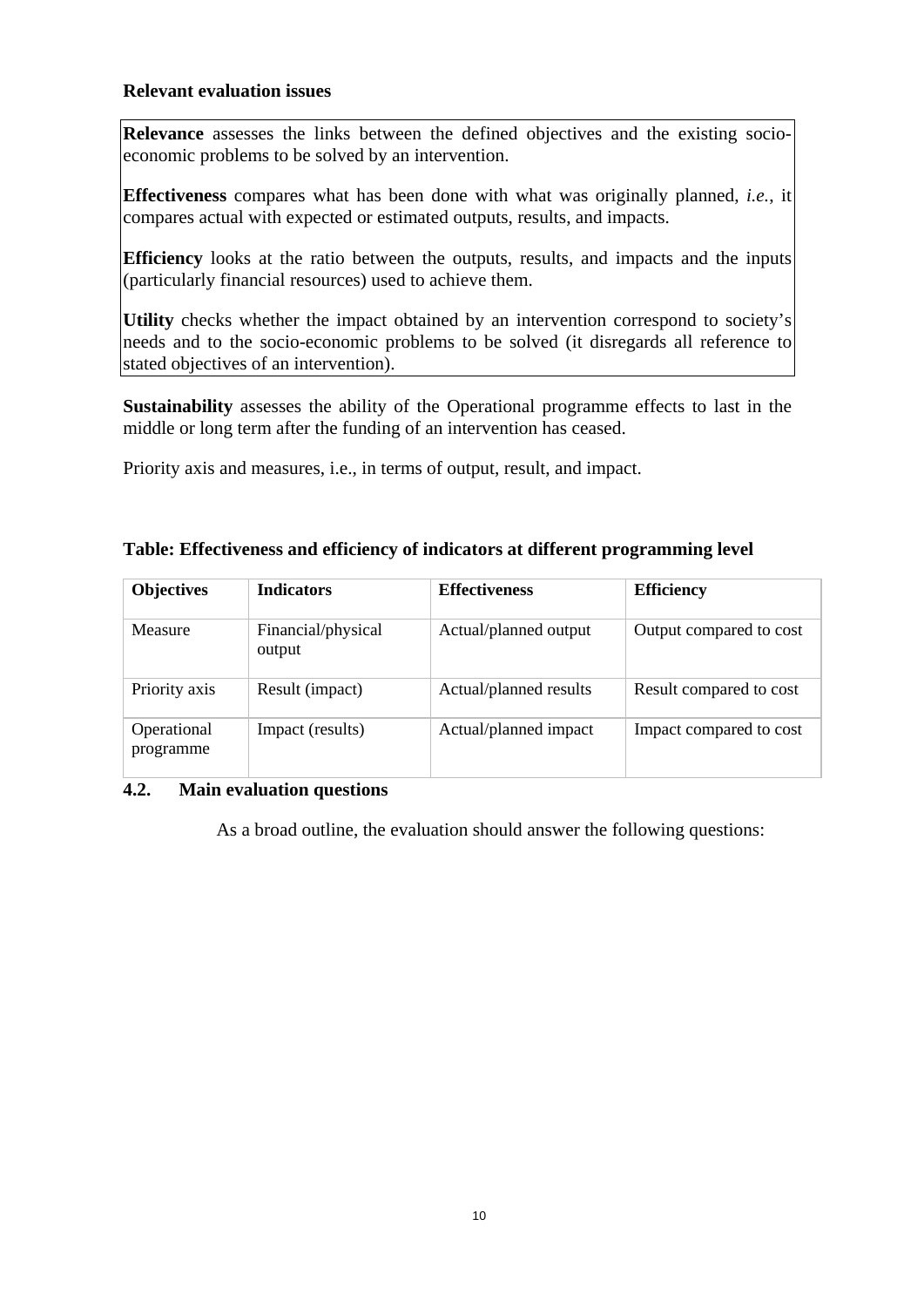*Relevant evaluation issues.* 

*Relevance assesses the links between the defined objectives and the existing socio-economic problems to be solved by an intervention.* 

*Effectiveness compares what has been done with what was originally planned, i.e., it compares actual with expected or estimated outputs, results, and impacts.* 

*Efficiency looks at the ratio between the outputs, results, and impacts and the inputs (particularly financial resources) used to achieve them.* 

*Utility checks whether the impact obtained by an intervention correspond to society's needs and to the socio-economic problems to be solved (it disregards all reference to stated objectives of an intervention).* 

*Sustainability assesses the ability of the Operational programme effects to last in the middle or long term after the funding of an intervention has ceased.* 

*Priority axis and measures, i.e., in terms of output, result, and impact.* 

### **5. INDICATOR SYSTEM**

### **5.1. Definition of indicators**

#### **Definition: What is an indicator?**

An indicator can be defined as the measurement of an objective to be met, a resource mobilised, an effect obtained, a gauge of quality or a context variable.

An indicator should be made up by a definition, a value and a measurement unit.

Seen from a bottom-up perspective, the public financial intervention – the **input** - in the first instance produces some (physical) **outputs**, which are the direct result of a certain **operation**, e.g., gross tonnage (GT tonnes) and total power (Kw) scrapped. The respective beneficiaries will obtain through these outputs some advantages, such as a better balance between fishing capacity and resources available and improvements or benefits for the overall fleet in the example given. These effects are called **results**. Usually an intervention will affect not only beneficiaries, but through them cause more changes in the fisheries socio-economic environment. The effect, such as, for instance, a higher GDP in the fisheries sector are called **impacts**.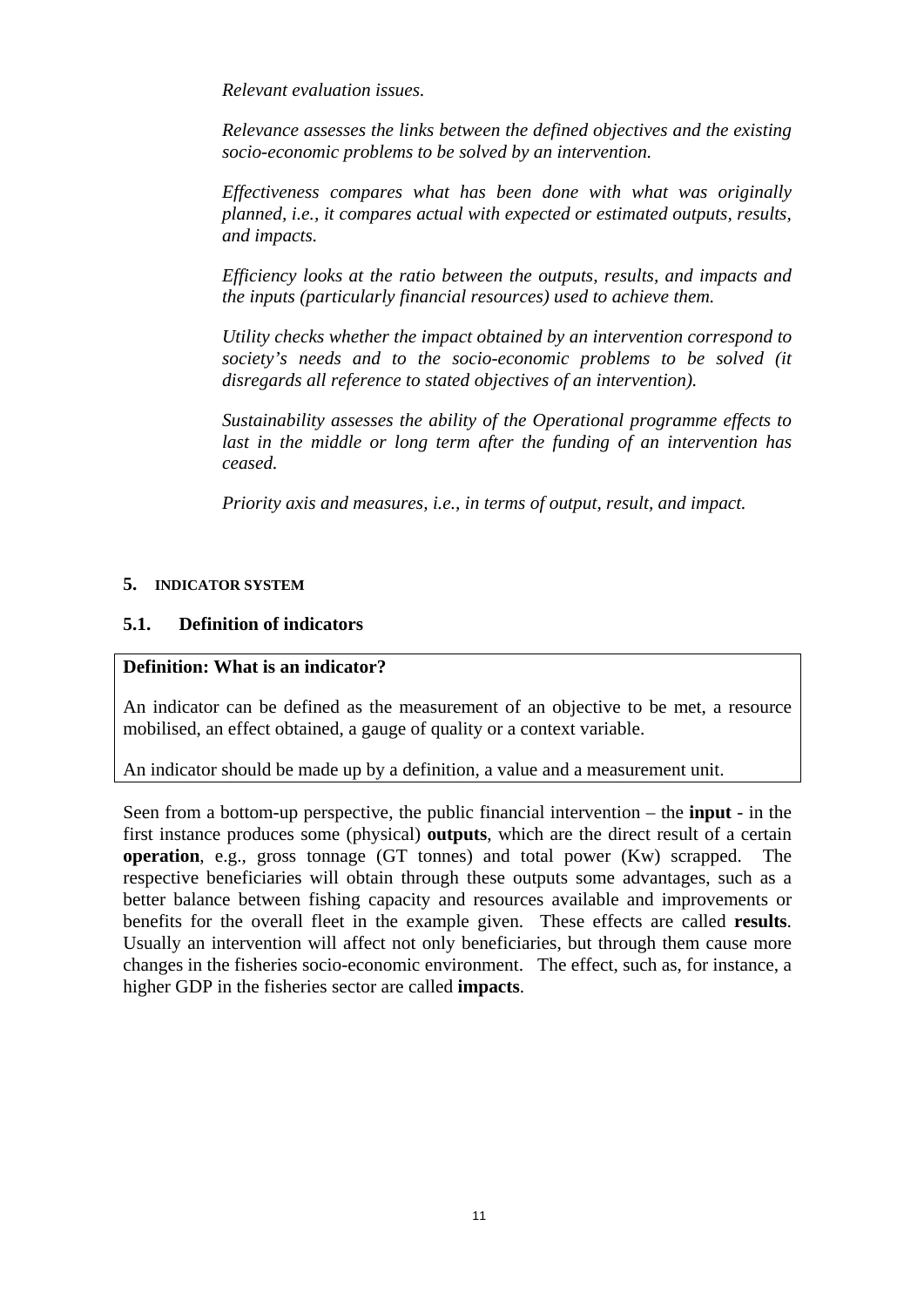# **Definition: input, output, result and impact indicators**

**Input indicators** refer to the budget allocated to each level of the assistance. These are financial nature indicators. **Financial** indicators are used to monitor progress in terms of the (annual) commitment and payment of the funds available for any operation, measure or Operational programme in relation to its eligible cost.

**Output** indicators relate to activity. They are measured in physical or monetary units (e.g., Gross tonnage (GT) and total power (kW) scrapped, etc.).

**Result** indicators relate to the direct and immediate effect on beneficiaries brought about by an Operational programme. They provide information on changes to, for example, the behaviour, capacity or performance of beneficiaries. Such indicators can be of a physical (reduction in number of vessels, etc.) or financial (leverage of private sector resources, decrease in operational cost for fishing, etc.) nature.

**Impact** indicators refer to the consequences of the Operational programme beyond the immediate effects. Two concepts of impact can be defined:

 **- Specific** impacts are those effects occurring after a certain lapse of time but which are, nonetheless, directly linked to the action taken and the beneficiaries.

 **- Global** impacts are longer-term effects affecting a wider population.

# **5.2. Quality requirements**

# *5.2.1. Proportionality*

The Regulation introduces the concept of proportionality. The scale of the Operational programme should be considered when defining the indicator system. In particular for the measurement of impacts, methodologies used should reflect the size of the interventions.

The indicator systems of complex programmes with a high number of priority axis and measures will necessarily be more difficult to manage than the system of a smaller programme. The challenge is to design indicator systems as complex as necessary and as small as possible under the specific circumstances of a specific Operational programme. The aim is not to achieve an equal coverage of all programme and priority axis objectives. The impact and result indicators should cover priority axis or measures which represent the bulk of expenditure or are of strategic importance from the point of view of the Operational programme objectives or the information needs of the potential users.

# *5.2.2. Quality check*

The Commission invites the competent authorities to undertake a quality check of the indicators identified for the Operational programme. This check should cover the system of indicators for questions such as: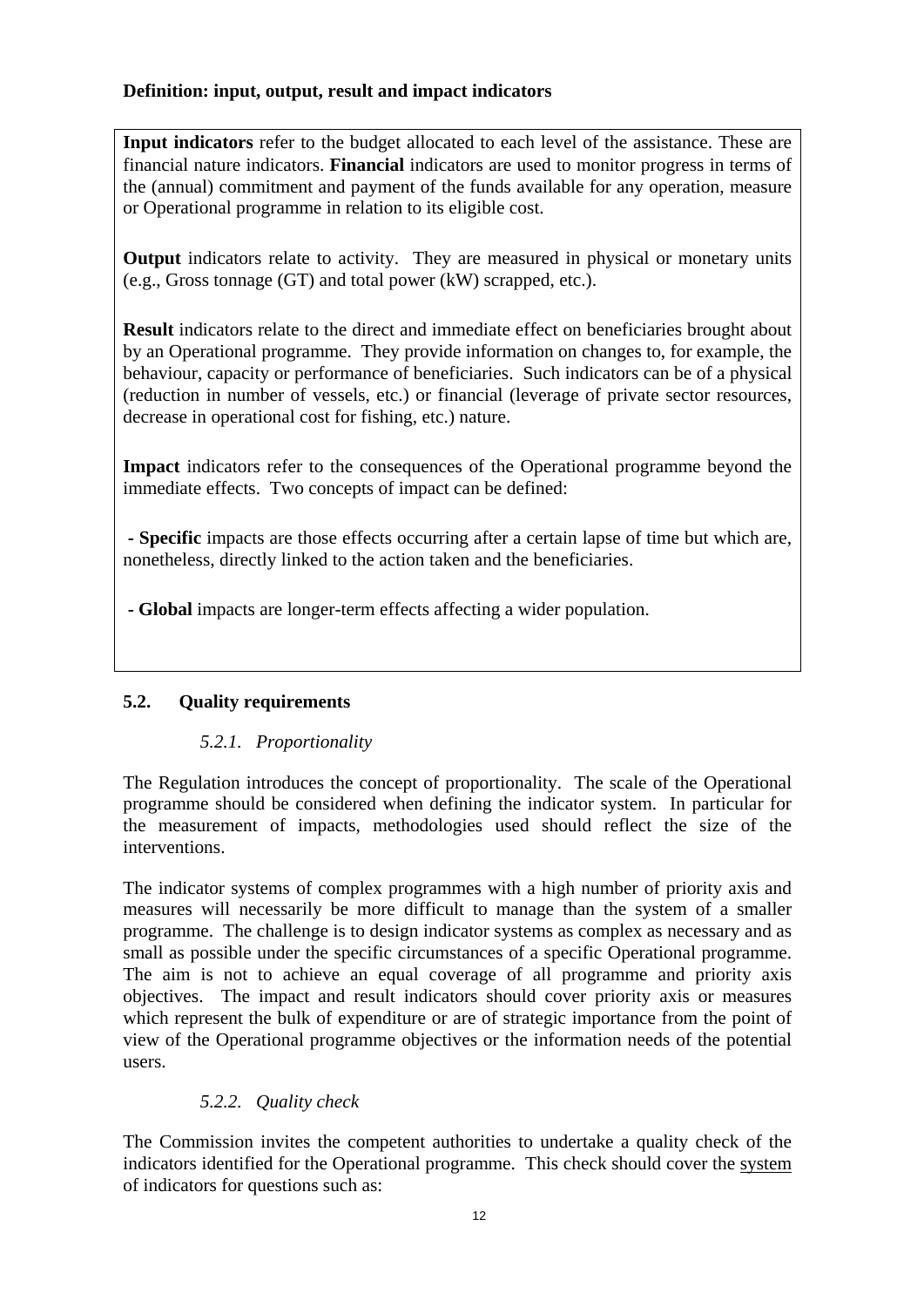- coverage,
- balance, and
- manageability.

Individual indicators should be assessed using the following quality criteria:

- relevance.
- sensitivity,
- availability,
- costs.

An Operational programme that is concentrated on a limited number of priority axes is likely to generate a higher impact in the selected areas which can be reflected in a limited set of indicators.

The quality of an indicator system depends directly on the clear understanding of the intervention logic of an Operational programme, i.e., the link between measures<sup>1</sup>, priorities and the programme level. Every priority axis should make explicit the channels through which a certain intervention is expected to affect the situation of the fisheries sector.

As an example, what is the mechanism through which incentives to scrapping vessels are supposed to enhance the competitiveness of the fleet? The answer to this question will guide the selection of the appropriate indicators. Indicators in this context should be seen as an instrument that helps to clarify the content of measures and priority axes. Difficulties in identifying an appropriate indicator are very often the expression of an insufficiently understood action.

# **5.3. Programme indicators**

 $\overline{a}$ 

The Operational programme can include the wide variety of programme indicators.

Input indicator are mainly linked to the monitoring of the programmes, output indicators to the specific objectives of the programme while result indicators linked to the general objectives of the programmes.

The ultimate objective of EFF assistance is to ensure sustainability of fisheries activities and benefits impact in the fisheries sector, measured as far as possible by impact indicators. In an ideal world strategic decisions of programme managers such as programme revisions should be based on impact indicators. The difficulty is that impact indicators by their nature are often available only after a considerable time lag and they often need substantial methodological input in order to be valid. Output indicators, on the other hand, deliver only information about the physical, not the socio-economic, effects of an action. In practical terms this gives a special importance to result indicators for the management of an Operational programme as a whole during the implementation of an intervention.

<sup>&</sup>lt;sup>1</sup> Measures are not anymore part of the Operational Programmes in the programming period  $2007 - 2013$ .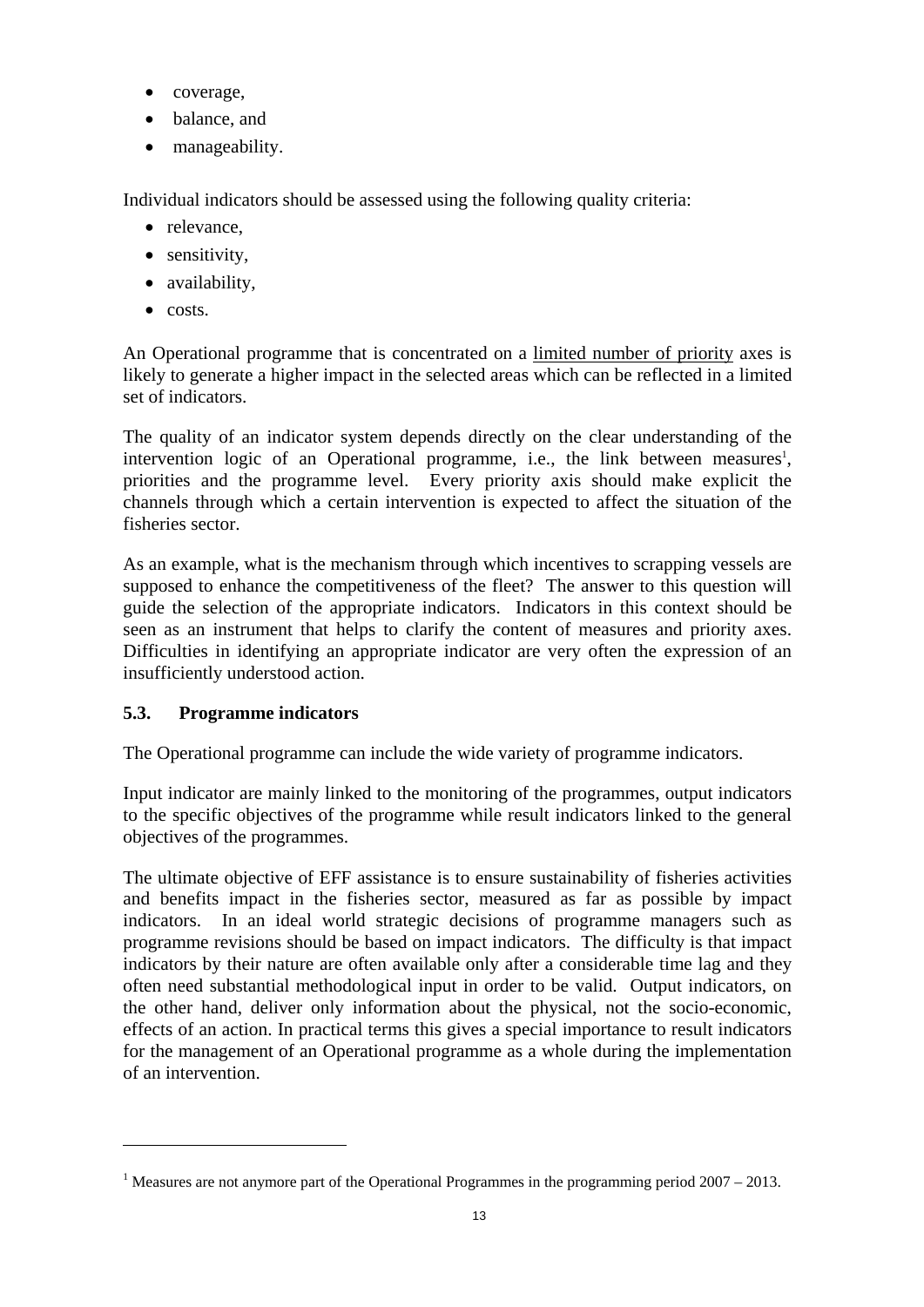The Commission wishes to encourage the Member States to concentrate their efforts on the improvement of result indicators, particularly of those that will be used to define the objectives of each priority axes.

Such efforts should cover all elements contributing to the quality of an indicator: a sound analysis of the context, the understanding of the assumed causal chain, a clear definition, a baseline, a definition of the measurement method and a quantified target. Some result indicators might need additional preparatory work in order to make the needed information available.

### *5.3.1. Impact indicators*

Impact indicators by their nature ask for more developed arrangements to obtain meaningful values than is possible for data that can be obtained from the monitoring system. An improvement in the economic situation, for example, might be due to factors external to the Operational programme. In many cases, only evaluations will be capable of delivering reliable information. As this work can demand quite substantial efforts, it is reasonable to define impact indicators only for the most important (e.g., in financial terms) priority axes of a given Operational programme.

For the same reason, the Commission advocates a step by step approach. In many cases it may improve the effectiveness of the indicator system to concentrate the limited resources on the establishment of reliable, measurable result indicators of good quality rather than to create impact indicators of questionable value. Such result indicators are a necessary building block for a subsequent development of impact indicators.

Both indicator types need a sound explanatory model as their basis. A collection of data without a model explaining the causal chain is not useful, as the establishment and explanation of values would remain an unsolved question.

Such research needs careful planning well in advance, including the necessary financial means. Appropriate techniques could include case studies, surveys, or the use of control groups. Other instruments are sector specific, econometric or macroeconomic models. The Commission emphasises the role of primary research on beneficiaries for the reliable assessment of impacts.

### **5.4. Baseline data**

### *5.4.1. Baseline data*

Baseline data refer to the initial value against which an indicator is subsequently measured. Baseline data are indispensable if programme indicators are to be meaningful because they put the measures of a programme into their context. It is the instrument to understand the relative importance of a EFF intervention in relation to the existing situation, the needs and national policy instruments. For example, if the aim of a measure is to increase the value of fish products processed in a region, the most appropriate baseline data are the existing value of the fish products processed at the start of the Operational programme.

Baseline data are gathered primarily from official statistics. Sometimes, however, these sources can be problematic. Typical problems include:

- the non-availability of data at an appropriate geographical level;
- the non-availability of data that is sufficiently disaggregated by sector;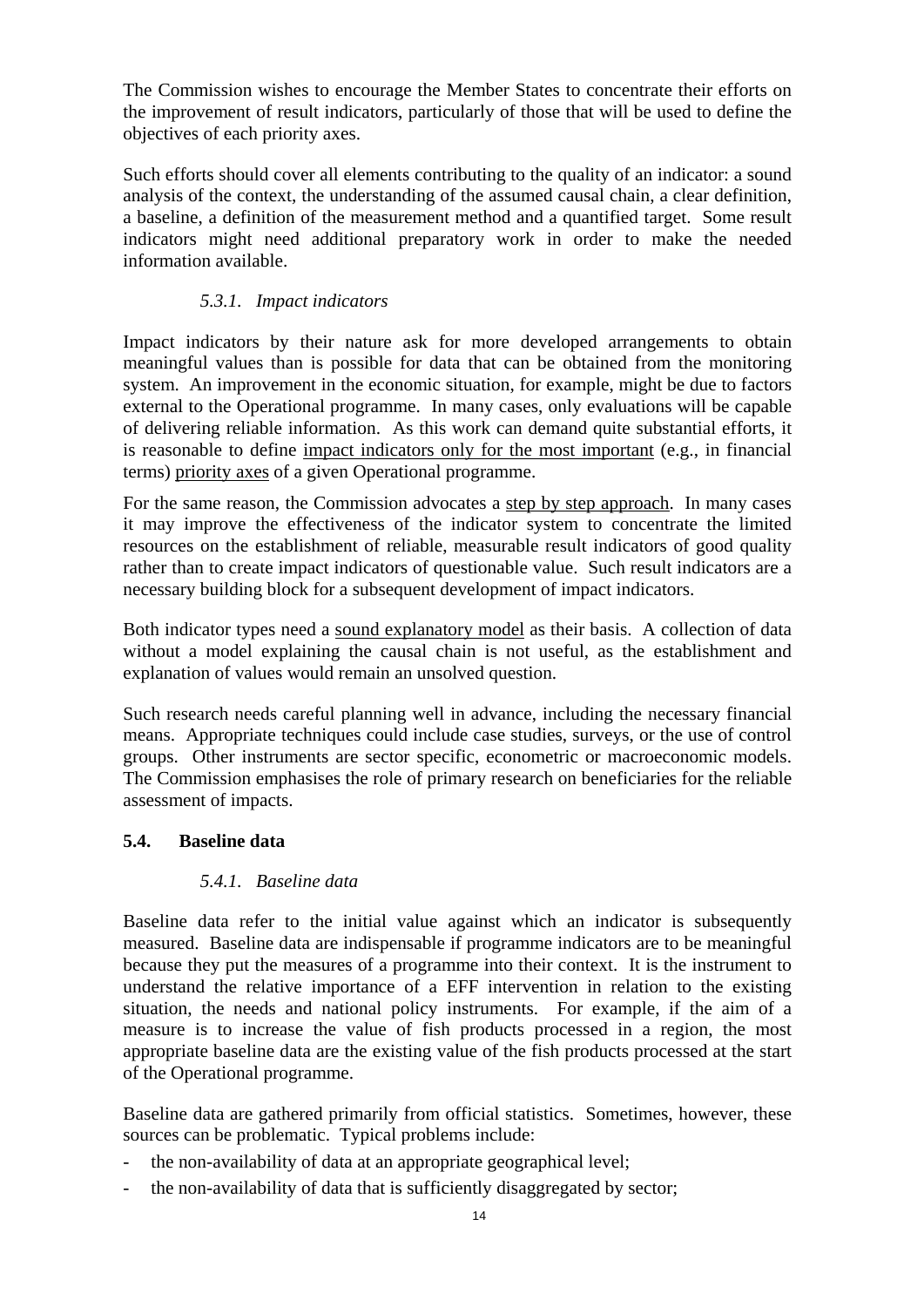- delays in the publication of data; and
- gaps in official statistics in relation to the requirements of the programme (for example, the distinction between full-time and part-time workers might not feature in official statistics);

In some cases official statistics will need to be supplemented with surveys or, possibly, indirect indicators. It may be useful to collect specific data concerning the beneficiaries of the Operational programme.

### *5.4.2. Baseline – two approaches*

In defining baselines one can distinguish two approaches with different information values:

a) *Static concept*: The concept, used for most of indicators in the FIFG programmes, is confined to a simple statement of a value for an indicator at a certain reference point in the past (Figure c). For example: the number of tonnes of fisheries products processed in a certain year. Some programmes use an even simpler instrument by providing a reference value for measures in the past by the same or a similar instrument. For example: number of vessels modernised by the programme in a certain period of the past. Even if such a reference value is not a proper "baseline", this instrument can help to understand the planned instrument better by putting it into relation with past activities.

b) *Dynamic concept*: A more demanding definition is the dynamic concept of a baseline (a baseline scenario or counterfactual situation). Here one projects the value of a certain indicator during the programming period (Figure d).

The dynamic concept requires the use of a variety of techniques, which can be of very different ambition. An important issue that can be relatively easily integrated is the planned intervention of national public funds. For instance, for many infrastructural priorities this information will be the most important factor determining the counterfactual situation without EFF intervention. .

#### *Which approach should be used?*

The decision on the appropriate approach for baseline data (static or dynamic approach, use of reference values) should be done in such a way that

- the most important parts of an Operational programme (in financial and/or strategic terms) use a more developed approach,
- the specific dynamic features of an intervention area are correctly reflected. This means for instance that a region with a developed ports infrastructure, that is likely to see little change in the future could use the static concept, whereas a region lagging behind undertaking significant efforts by its own and national funds for ports equipments should use a dynamic concept for the baseline.

In most cases the static approach will be sufficient for the purposes of an Operational programme.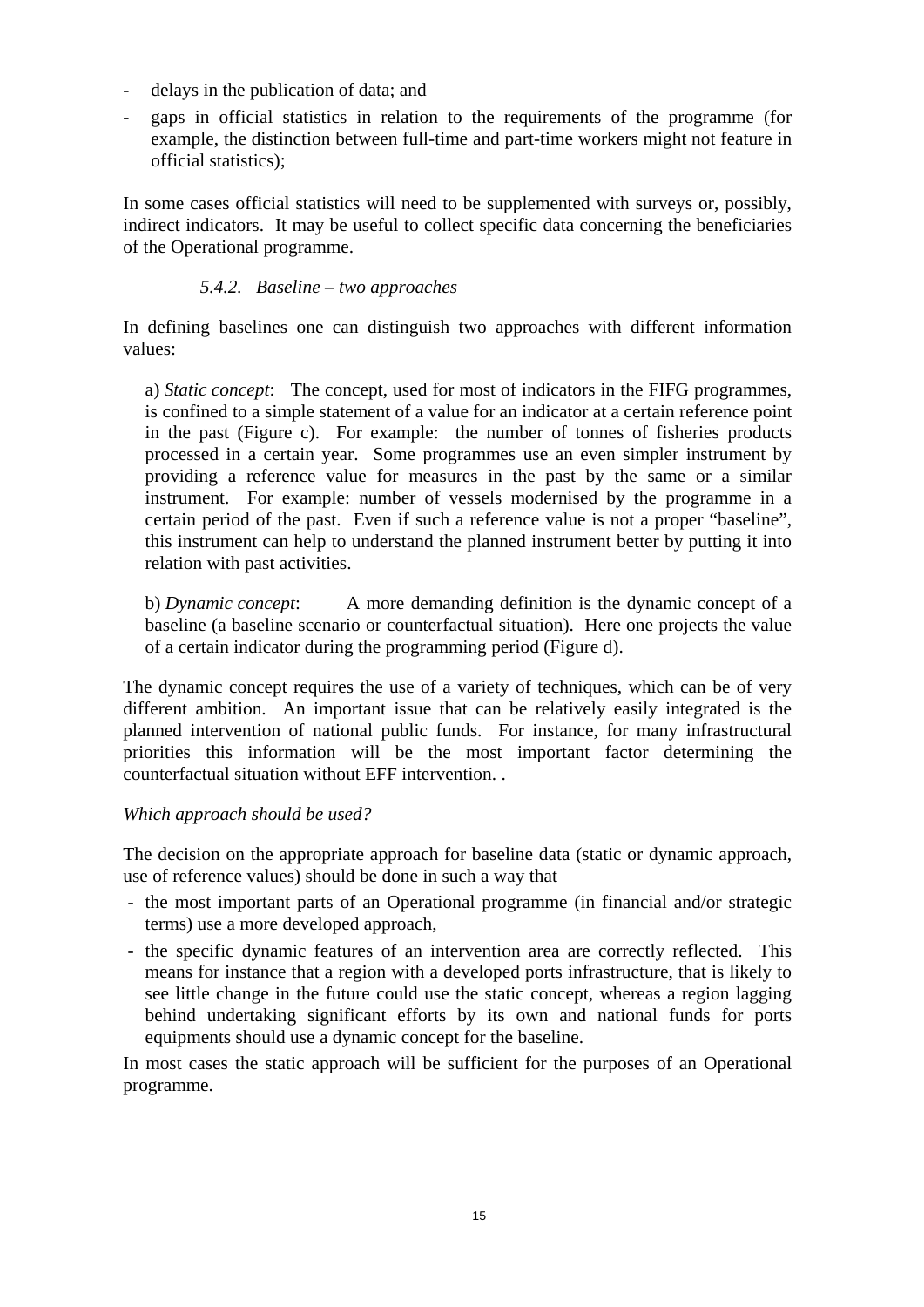# **Figure c. Static concept**



**Figure d. Dynamic concept**



# **5.5. Quantified targets**

One of the most important overall objectives of the programming system for the EFF is to facilitate the transition from a primarily input-driven implementation system of the development of the fisheries sector to a results-oriented system. The output, result and impact indicators should be an instrument for this purpose. This consideration explains the important role of ex ante quantification of the Operational programme objectives. Ex ante quantification is one of the most demanding exercises in establishing an indicator system.

Indicators need quantified targets because otherwise the extent to which the original objectives are being met cannot be measured. Inevitably, as with all such forecasting exercises, an element of judgement is required in addition to data processing.

Two instruments can be used for the quantification of targets: the use of historic time series and the use of reference values drawn from prior monitoring and evaluation exercises:

• Time series together with a clear understanding of explanatory factors in an ideal case will stem from the fisheries sector analysis and the development of a baseline as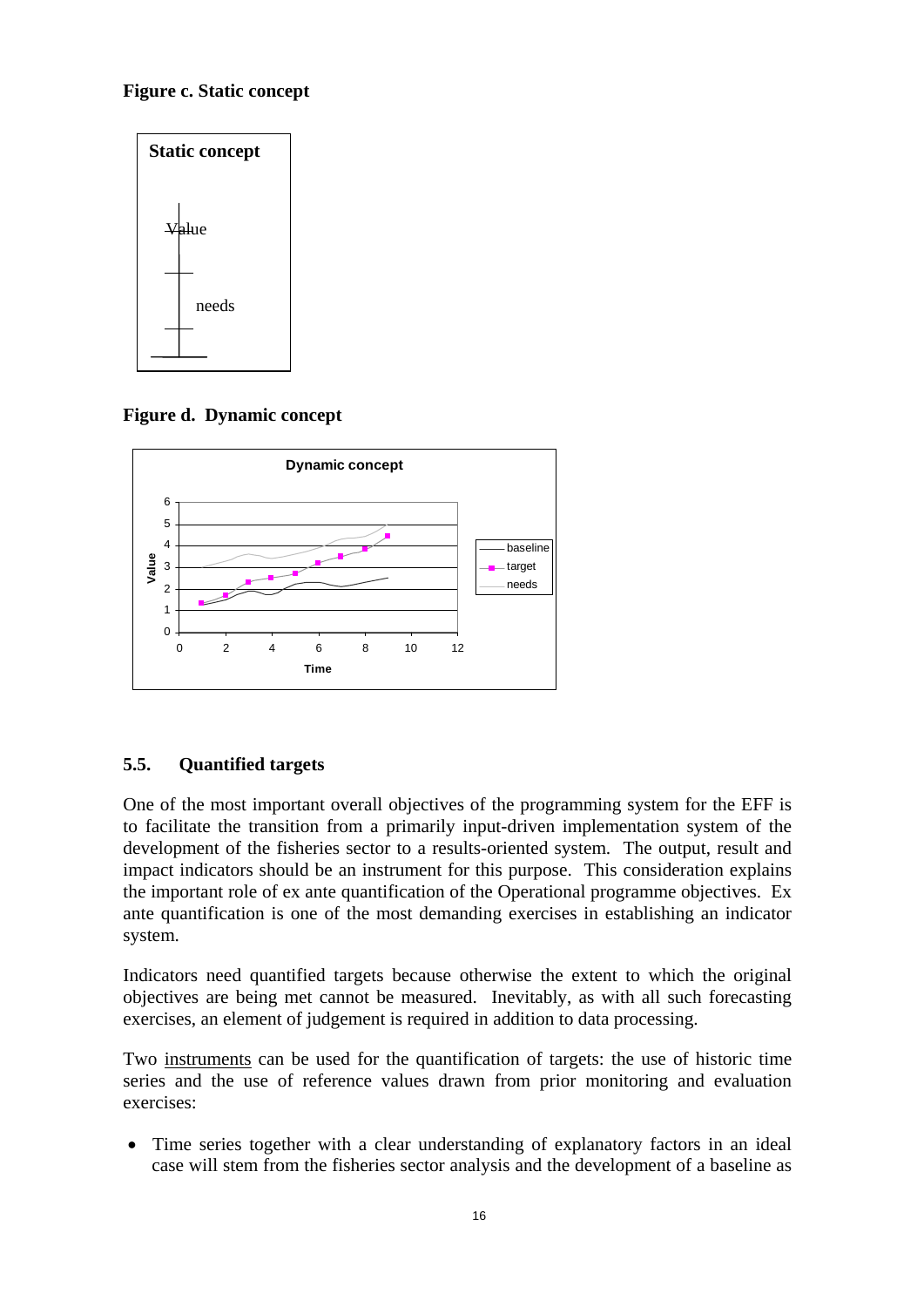described above. The insights gained can serve as basis for an extrapolation, reflecting the intervention of an Operational programme.

• Benchmarks of fisheries products offer a further source of information for quantifying the objectives associated with measures and enable the effectiveness and efficiency of the operations in question to be compared. Such data should be used with caution, as the specific conditions for different programmes may not be the same.

The achievable quality for the quantification of targets at priority axis and the Operational programme level will depend on the quality of the quantification at the measure level. In this context the Commission recommends that **all outputs should be quantified** at measure level. In a next step, attention should be concentrated on the quantification of **result indicators** for the most important parts of an Operational programme in strategic and financial terms.

#### **5.6. Main indicators**

The Operational programmes can include a large number of indicators, reflecting the wide variety of interventions and users needs. The Commission also has information needs but these relate to a more limited subset of indicators.

The EFF regulation emphasizes the need to describe the objectives of each priority axis in terms of expected results. They should be explained where appropriate, in a qualitative and quantitative manner in the National Strategic Plan and in the Operational programme.

Programme monitoring will pay particular attention to the attainment of those objectives and results. In most cases it will be possible to define appropriate indicators which can capture the core elements of the expected changes. These indicators will be used, when appropriate, with quantified targets.

In some cases, these indicators will assume another important function: when they can be derived from more general policy frameworks, such as the Common Fisheries Policy, they will describe the contribution of EFF to this policy.

Usually the wide variety of programme indicators is not directly comparable between Member States. Therefore, the Commission wishes to encourage the use of common minimum core indicators where appropriate to the content of the Operational programmes.

**Common indicators** are physical and financial indicators, which can be used to make comparisons or aggregations of data across programmes, priorities or measures between Member States.

The number of common indicators must be small to ensure that they are appropriate and manageable with regard to programme monitoring and comparative or thematic analyses.

Common indicators are of special importance for the information and accountability needs of the Commission.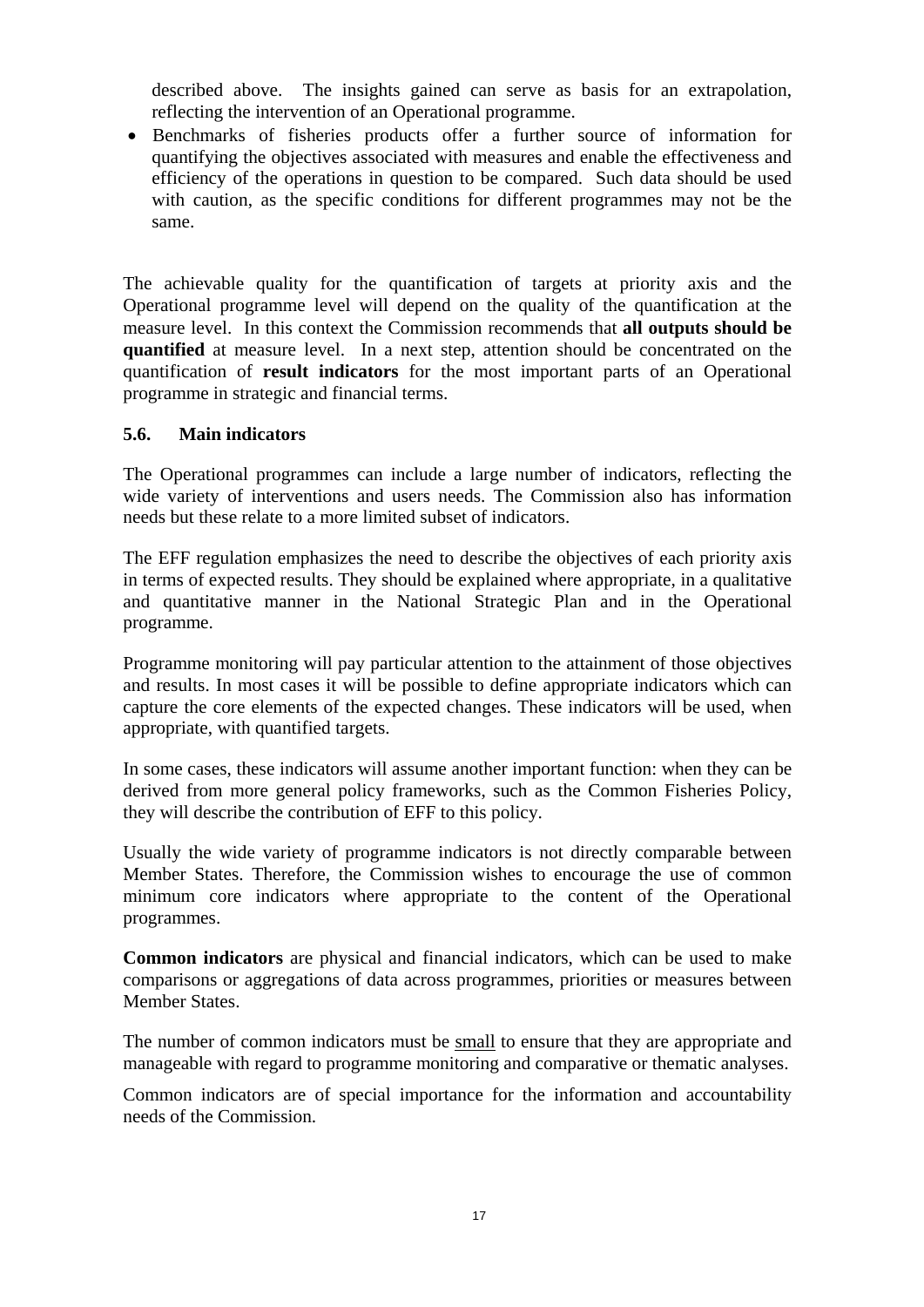Annex 1 of the working paper lists the common minimum indicators which the Commission suggests that Member States apply in the EFF operational programmes, wherever appropriate.

#### **6. INTEGRATION OF HORIZONTAL ISSUES**

### **General principles**

Member States should integrate horizontal objectives of different nature in their Operational programmes. Such themes could be sustainable development of fisheries sector, equal opportunities, environment issues and many others. In doing this some general principles can be helpful:

- The monitoring and evaluation of horizontal themes should be embedded into the general indicator system of an Operational programme and not be separated into a specific indicator system.
- Indicator systems for the EFF interventions should be decision oriented. Data should not be collected without clear purpose.
- The establishment of any indicator system is costly. Indicators for horizontal priorities should be applied first of all for measures that have a significant impact on a given horizontal theme.
- It is recommended to use a step by step approach. It is equally important to be open to experiments and to find out good practices. For example, one and only way to implement sustainable development does not exist; it depends always on the situations and priorities concerned which can vary considerably.

### **Breakdown of data by gender and by size of recipient undertakings**

Taking account of the general principles outlined above, Member States should be aware of Article 11 of the EFF Regulation requiring that, where the nature of the assistance permits, the statistics shall be broken down by sex and by the size of the recipient undertakings.

### **7. ESTABLISHMENT AND USE OF THE INDICATOR SYSTEM DURING THE PROGRAMME LIFECYCLE**

Indicators need to be considered through all the phases of the EFF Operational programme management cycle:

- planning and programming,
- implementing structural interventions,
- evaluation.

Decisions and actions can be influenced by information provided by the indicator system at each of these stages. Therefore, it is crucial that the structures of the system as well as indicators themselves are tailor-made to users' needs at each stage of programme management.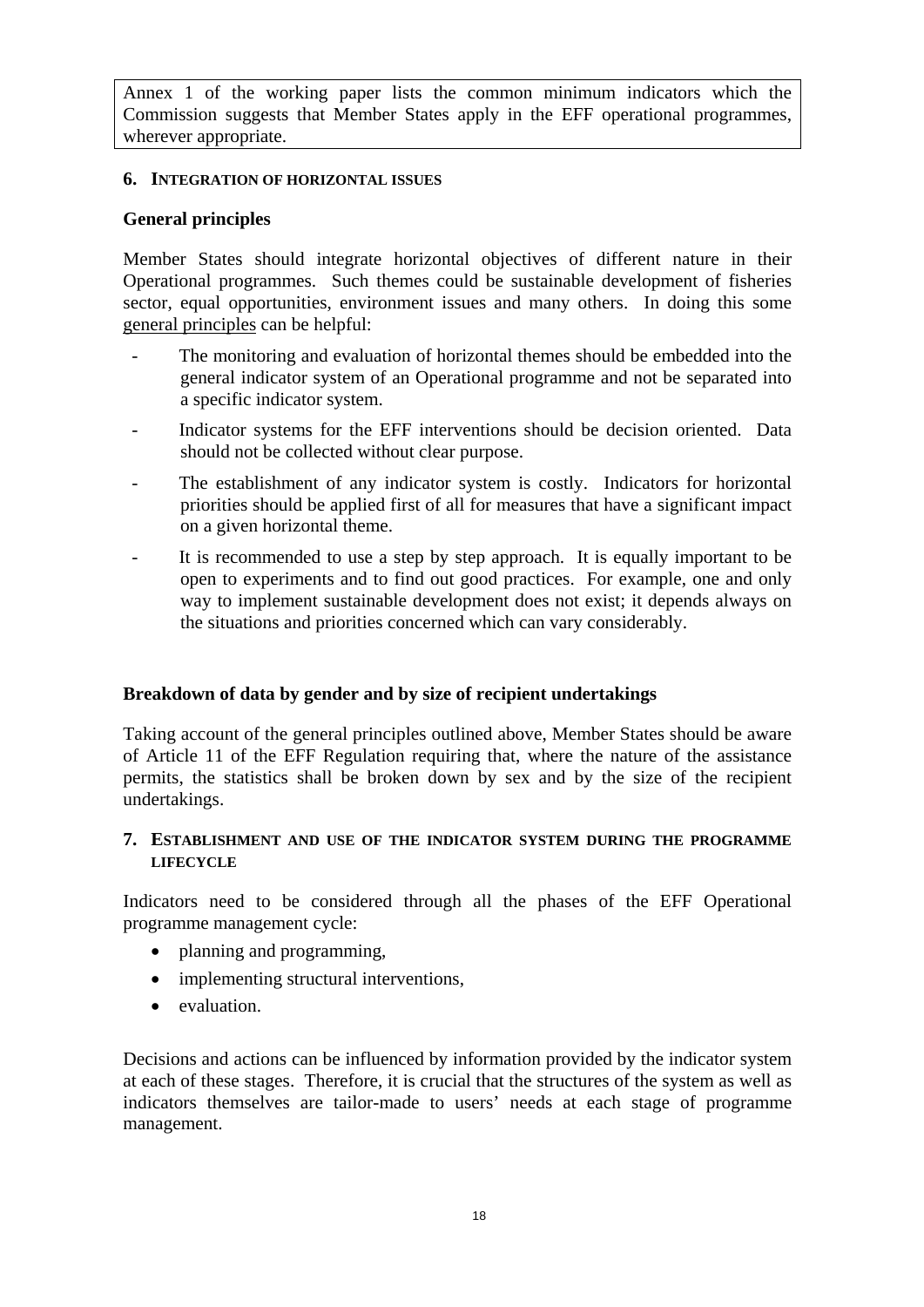### **7.1. Planning and Programming**

In most cases the future Managing Authority of the Operational programme will take the lead for the elaboration of the indicator system.

### *7.1.1. Coherence between National Strategic Plan and Operational programme*

The authority responsible for the National Strategic Plan together with the Managing Authority of the Operational programme should assure, whenever appropriate, a coherence of indicators used in the NSP and the Operational programmes.

### *7.1.2. Coherence with indicators of established EU policies*

The Managing Authority of the Operational programme should assure, as much as possible, the use of the indicators for Operational programmes included in the Annex I.

### *7.1.3. Integration in programming*

The establishment of the indicator system should be **integrated in the Operational programme planning at an early stage**. The inherent need for precision of definition and the quantification of objectives can contribute substantially to the quality of the programming. In addition, experience proves that an indicator system is effective when it starts to measure the Operational programme implementation from the very beginning.

### *7.1.4. Establishment and management in partnership*

The potential users of information are the stakeholders who have their own areas of responsibilities and, therefore, their distinctive information needs. As a result, not all indicators are useful for everybody. Typical users are:

- − intermediate bodies,
- project promoters,
- − managing authorities,
- − monitoring committees,
- − European Commission,
- − EU and national parliaments,
- external evaluators,
- wider public, including civic organizations.

In order to establish an indicator system, it is necessary to involve to the maximum possible the **future suppliers and potential users of information.** 

The users should co-operate on a regular basis with the authority responsible for the design of the indicator system, for example, in the form of a temporary **working group**. Such a working group could be responsible for quality checks or further improvements.

The involvement of one or more outside **experts** may also be of benefit. Experience has also shown, especially for large programmes with many stakeholders, that it can be useful to fix procedures, definitions and other relevant information in an user manual.

The main **suppliers of information** on indicators for monitoring are the intermediate bodies or regional and local authorities who implement EFF Operational programmes in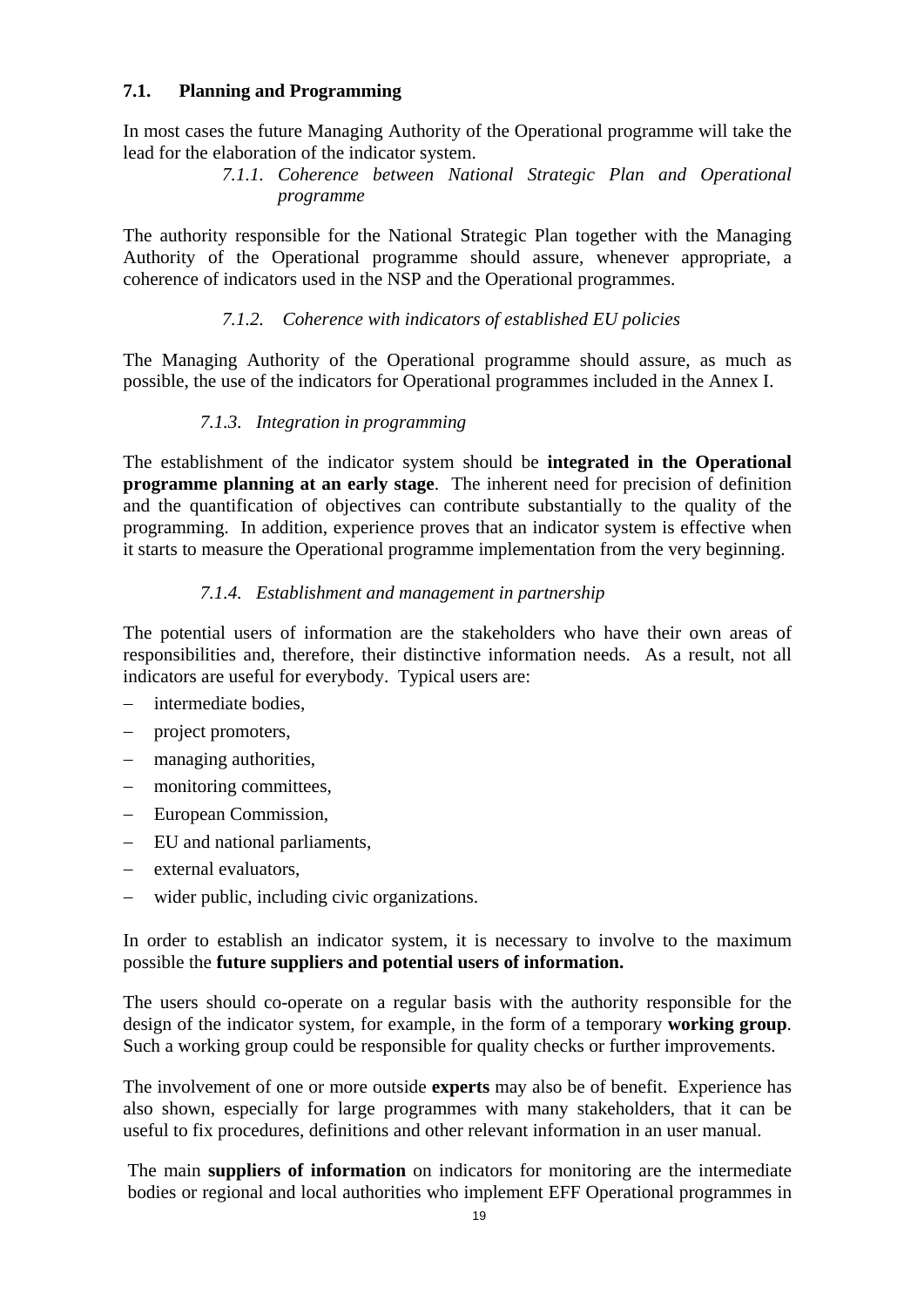the field. Their participation is likely to ensure that the system is realistically designed because they are familiar with practical possibilities and limits of data collection. They can be helpful in planning the channels for collecting information as well as proposing the initial quantification of indicators. The future management authorities should make sure that already existing information is used or reach a clear understanding with the users on what data not yet available could improve their management and decision making.

**Other suppliers** include the official statistical services. Their statistics may be used to define context indicators which describe a basic situation at the beginning of an intervention as well as to quantify baselines for other indicators.

### *7.1.5. Role of ex ante evaluation*

Working Paper No 5864 of 8 May 2006 provides detailed guidance on the ex ante evaluation. As regards output, result and impact indicators and their targets, the working paper states that these should be proposed by the competent authorities. This should include an estimation of the likely impact in terms of adjustment rate of the fleet to the available resources. The evaluator should verify the appropriateness of the indicators identified and the proposed quantification, on the basis of past experience.

The establishment of impact indicators is a complex task which may not be possible for those responsible for drawing up the Operational programme. Some evaluation work on the part of the evaluators may be required as part of the ex ante evaluation if past experience does not provide a sufficient basis for establishing and quantifying impact indicators.

The evaluator should also verify the causality between outputs, results and impacts and make recommendations for improvements if appropriate.

Both the developers of the Operational programme and the evaluator should seek to ensure that the system of indicators remains manageable and useable. In this regard, the evaluator may need to work with the competent authorities on a detailed level of indicators which will not appear in the Operational Programme but which will be necessary for the Managing Authority and Implementing Bodies in delivering the programme.

The relevant working paper should be consulted for more detail on this issue.

#### **7.2. Indicators to be included in Operational programmes**

In preparing the Operational programme Member State must set out their specific objectives using quantitative or qualitative indicators. The list of indicators suggested by the EC at programme and priority axis levels is in the Annex I.

This section summarise the indicators and explanations which should be included in an Operational programmes. They should be used flexibly depending on the programme concerned and applying the principles of proportionality.

In addition, in line with the strategic importance which the Member State intends to attach to specific assistance measures, the strategy by priority axis and measure applied could be explained in detail with the use of additional indicators (optional).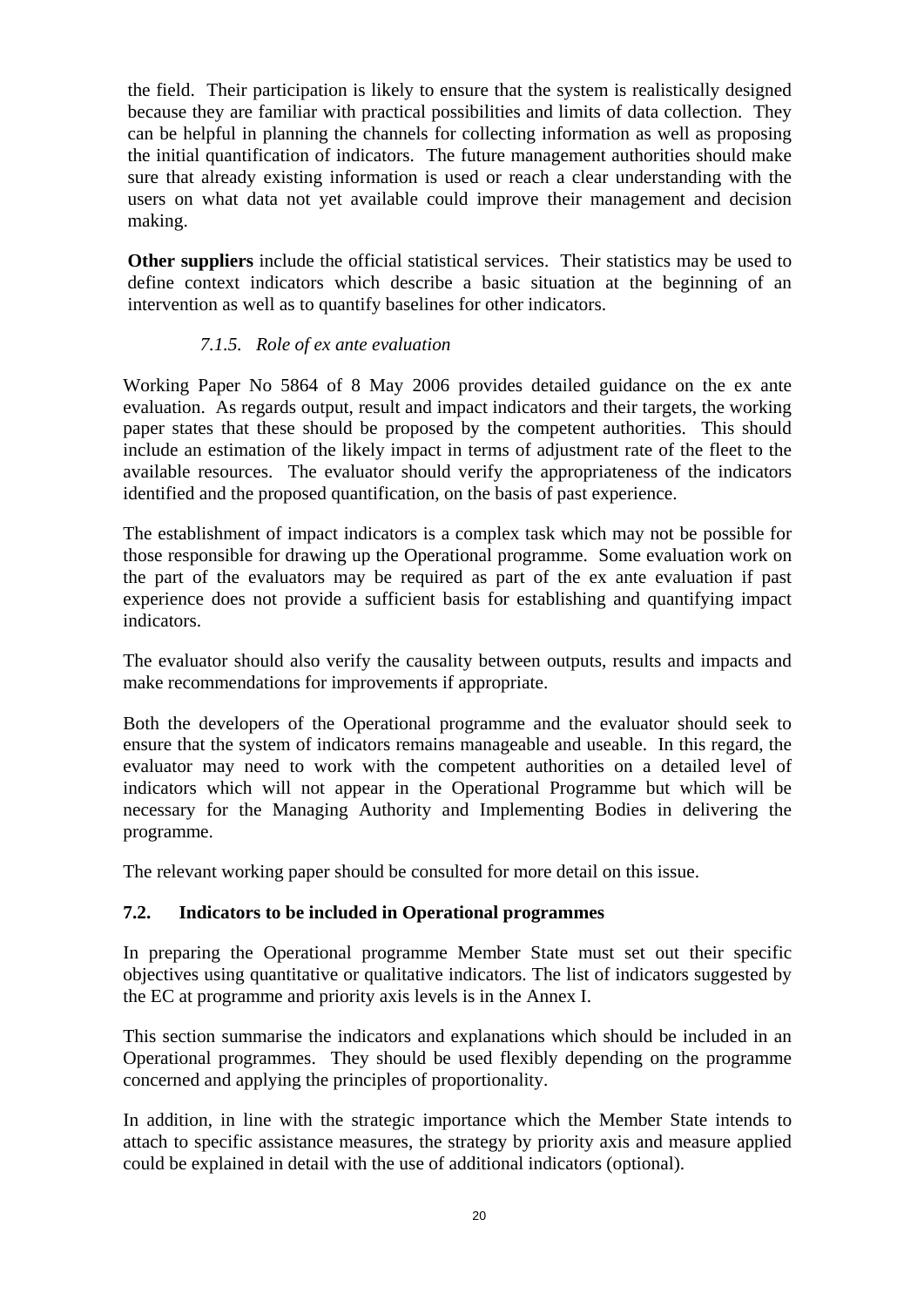Each indicator should be defined as follows:

| Analysis of the fisheries sector                                              |
|-------------------------------------------------------------------------------|
| Context indicators                                                            |
| - name / definition                                                           |
| - baseline                                                                    |
| - data source, frequency of reviewing                                         |
| Indicators at Operational programme level: impact or result indicators        |
| - name / definition                                                           |
| - baseline                                                                    |
| - quantified target                                                           |
| - description of source or measurement method                                 |
| - breakdown by sex and size of recipient undertakings, where appropriate      |
| Indicators at priority axis level: result and impact indicators; <sup>2</sup> |
| - name / definition                                                           |
| - baseline                                                                    |
| - quantified target                                                           |
| - description of measurement method or source                                 |
| - breakdown by sex and size of recipient undertakings, where appropriate      |
| Where appropriate:                                                            |
| - source of information                                                       |
| - periodicity                                                                 |
| - measurement method                                                          |
| <b>Description of implementation system</b>                                   |
| - description of responsibilities for data collection and analysis            |
| - provisions for annual report: up-date of context and programme indicators   |

 $\overline{a}$ 

<sup>&</sup>lt;sup>2</sup> Output indicators if necessary to complete information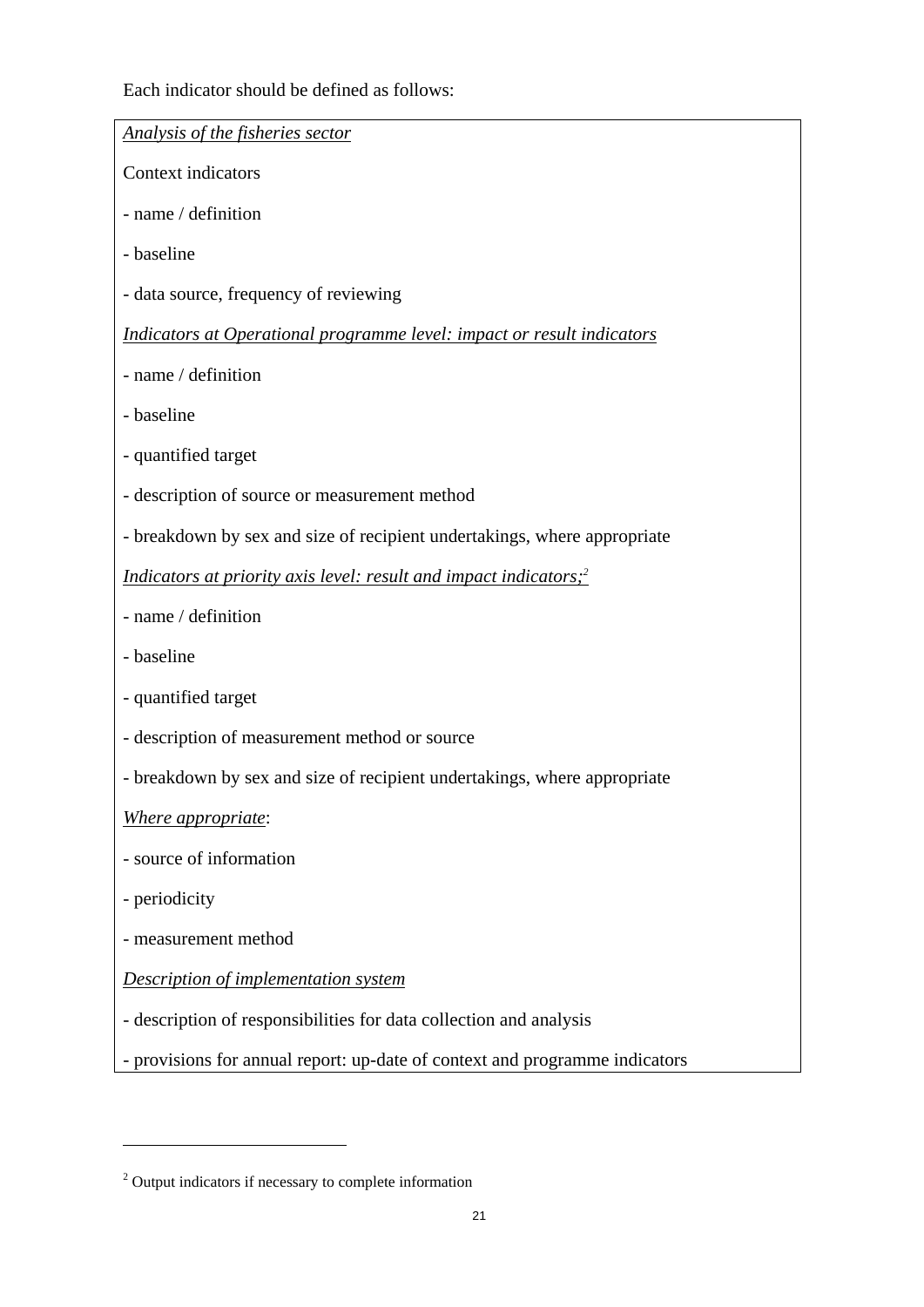- provisions for providing regular information on indicator values for Monitoring committee.

# **7.3. Implementing Structural Interventions**

During implementation of an EFF Operational programmes, the use of indicators requires consideration of a number of issues, including the reliability of data collection methods, how to usefully present the information to the monitoring committee and how to use it in an annual implementation reports.

# *7.3.1. Data collection*

Data collection from the Operational programme will be the task of intermediate bodies, national, regional and local authorities and the Managing Authorities. Close cooperation with the users of information would improve the practical application of the indicator system in the implementation phase of an Operational programmes a well as rationalise data collection methods.

It will be the responsibility of the Managing Authority to check periodically the reliability of the information collected and to provide additional guidance, if needed.

### *7.3.2. Presenting the data to the Monitoring Committee*

The monitoring committees are responsible for ensuring that EFF Operational programmes implementation is effective. Their tasks include reviewing progress, especially the degree to which the quantified targets associated with each of the priority axis have been achieved. Therefore, monitoring committees should be consulted on the indicator system during the Operational programme development phase as well as at an early stage of programme implementation in order to verify that the indicator system as a whole has been set up properly, and define what kind of information is needed for its own work.

The monitoring committee should concentrate on the strategic issues of a programme. This understanding should guide the decision of a managing authority on which data financial, physical or process related - is presented to the Monitoring Committee. In most cases, it would probably consist of aggregated financial data as well as information on result and impact indicators.

The members of the monitoring committee have different knowledge and experiences regarding EFF programmes. In particular for complex EFF Operational programmes the use and interpretation of information provided by the indicator system might prove to be difficult. For these reasons, the managing authorities should when presenting data on indicators to the Monitoring Committee:

- Put quantitative information into its qualitative context,
- Reduce the volume of information provided.
- Present information in a standardised manner,
- Undertake some preliminary analysis, highlighting critical information, and
- Use appropriate presentation techniques.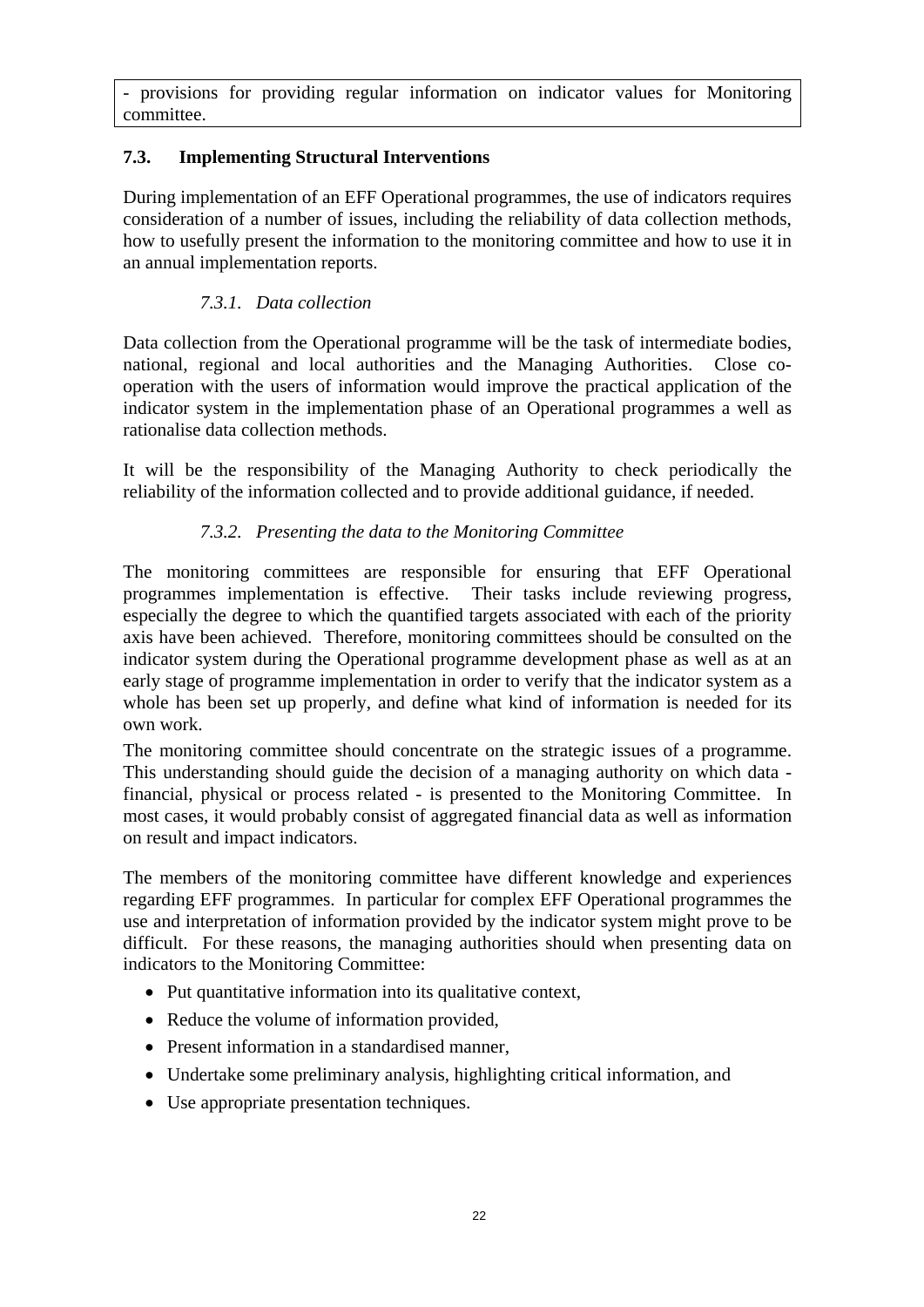# *7.3.3. Annual reports*

The managing authority will submit an annual report to the European Commission within six months after the end of each full calendar year of implementation (for the first time in 2008). This report will detail the progress made in implementing the assistance over the preceding year. These reports must include, *inter-alia*, the following elements:

- data on the context in which the assistance was implemented;
- the financial implementation of the assistance.
- progress made in achieving the priorities, quantitatively using the adopted monitoring indicators.

As far as the physical indicators are concerned, the reports should use indicators at priority axis and Operational programme level. Values for impact indicators can be added when they become available.

The annual report is an opportunity to provide information not only to the Commission, but to other stakeholders too, including project promoters. Appropriate feed-back and publicity measures should be put in place.

The tasks illustrated above lead to an important conclusion:

The use and improvement of the set of indicators as part of the monitoring system is a continuous task during the programming period. The Commission underlines the need to establish and to develop the necessary administrative capacities, in particular within the managing authorities.

### **7.4. Synthesis**

The following table summarises the role and function of indicators at the different stages of the programming life cycle. It can help to focus the attention of key stakeholders on the importance of indicators for effective design, implementation and evaluation of the Operational programmes.

| Indicators in the Programming Life Cycle                   |                                                                                                                                                                                                                                                                                                                                                                                                                                                            |  |
|------------------------------------------------------------|------------------------------------------------------------------------------------------------------------------------------------------------------------------------------------------------------------------------------------------------------------------------------------------------------------------------------------------------------------------------------------------------------------------------------------------------------------|--|
| <b>Stage of Programme Cycle</b>                            | <b>Issues for Indicators system</b>                                                                                                                                                                                                                                                                                                                                                                                                                        |  |
| Operational<br>programme<br><b>Elaboration</b>             | Socio-economic sector analysis.                                                                                                                                                                                                                                                                                                                                                                                                                            |  |
| <b>Definition of Programme Strategy</b><br>and Priorities. | Definition of objectives at the Operational Programme and<br>٠<br>Priority axis level – establishment output, result and impact<br>indicators                                                                                                                                                                                                                                                                                                              |  |
| <b>Planning Implementation</b><br><b>Arrangements</b>      | Designing the monitoring system: electronic data processing,<br>quality check of indicators,<br>Designing the evaluation system: planning evaluation, with a<br>٠<br>description of indicator data needed to evaluate the Operational<br>programme; selecting indicators, information on which should<br>be delivered by an evaluation exercise<br>Establishing rules and conditions for a smooth and efficient co-<br>operation between these two systems |  |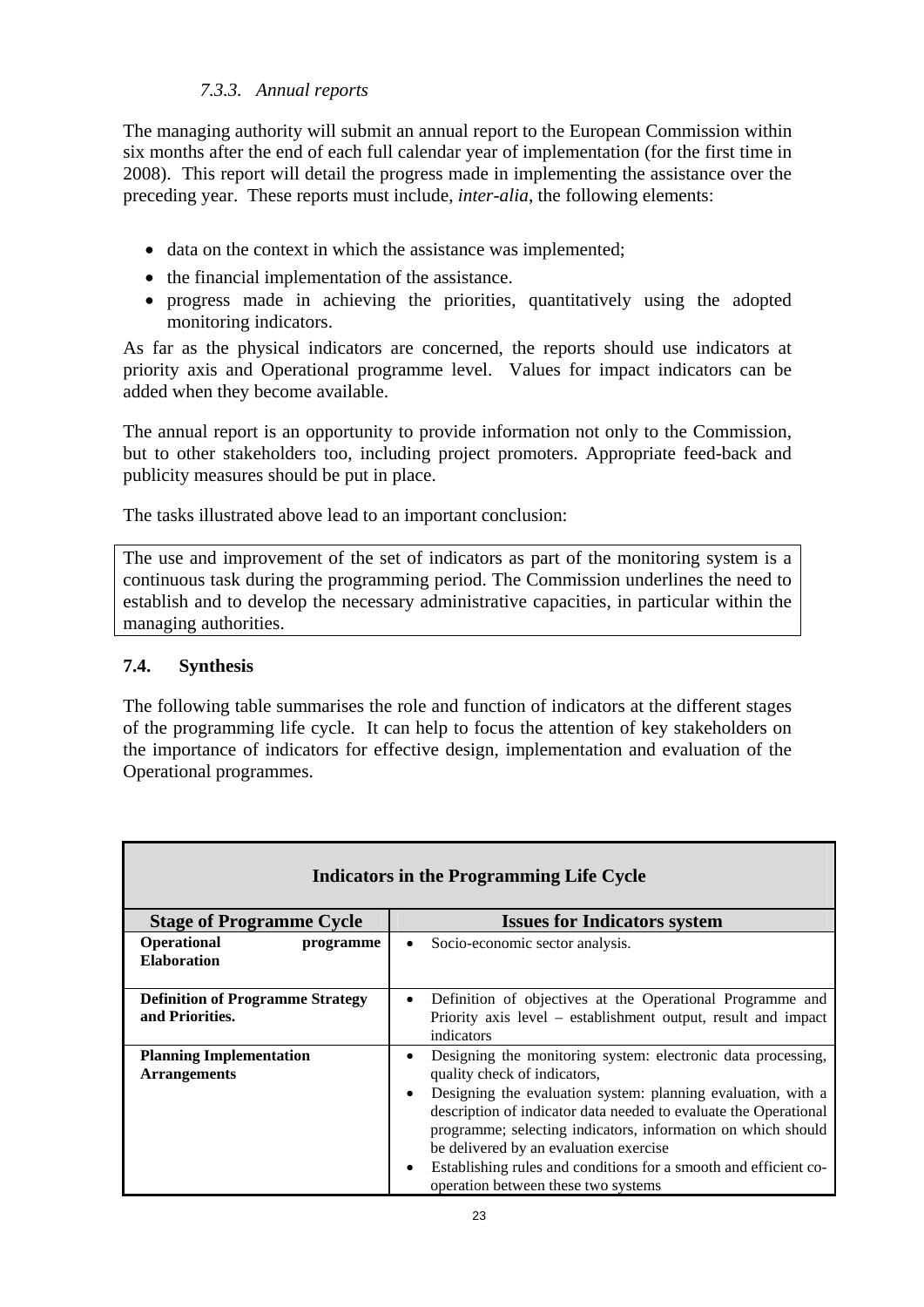| <b>Integration of Ex Ante Evaluation</b>             | • Ex ante evaluation as a parallel process to the Operational                                                                                                                |
|------------------------------------------------------|------------------------------------------------------------------------------------------------------------------------------------------------------------------------------|
|                                                      | Programme design                                                                                                                                                             |
|                                                      | Close co-operation between the evaluators and programme<br>developers as regards the indicator system, monitoring and<br>evaluation arrangements                             |
|                                                      | Examination of the evaluation recommendations and their<br>possible consideration in the design of the Operational<br>programme                                              |
| Implementation                                       | • Collecting and updating information on indicators<br>and<br>transferring it to the users;                                                                                  |
|                                                      | On-going process of improving the functioning of the<br>monitoring system.                                                                                                   |
| <b>Annual Reporting on</b>                           | Preparation of the selected indicator data and their preliminary                                                                                                             |
| Implementation                                       | interpretation for the Annual Reports - possible linkage<br>between the on-going evaluation exercise and annual reporting<br>which could improve the decision making process |
| <b>Preparing</b><br><b>Information</b><br>for<br>the | Compiling information on indicators and the progress achieved                                                                                                                |
| <b>Monitoring Committee</b>                          | by the Operational programme towards the defined targets -<br>delivery of data to the Monitoring Committee on a regular basis                                                |
| <b>Interim Evaluations</b>                           | Evaluation of the Operational programme performance as                                                                                                                       |
|                                                      | regards particular priority axis by using indicators as necessary<br>Review of indicators linked to a possible review of the                                                 |
|                                                      | programme strategy.                                                                                                                                                          |
|                                                      | Review of functioning of the monitoring system (quality of                                                                                                                   |
|                                                      | indicators, data collection and their transfer to the users), if<br>necessary                                                                                                |
| <b>Ex Post Evaluation (Commission)</b>               | Monitoring system delivering data on indicators (output and<br>$\bullet$<br>result indicators, if appropriate) for the purpose of the<br>evaluation                          |
|                                                      | Evaluation role in assessing impact (and results, if appropriate)<br>achieved by the Operational programme - possible use of<br>macro-economic models                        |

### **7.5. Strategic environmental assessment**

#### **Strategic environmental assessment**

 $\overline{a}$ 

Directive 2001/42/EC<sup>3</sup> requires the Member States to carry out Strategic Environmental Assessments for a whole range of programmes. This strategic assessment will be carried out under the responsibility of the Member States. EFF operational programmes will be subject to this Directive. Article 5 of the Directive asks for an assessment of significant effects on the environment of implementing a plan or programme; article 10 stipulates a monitoring of plans and programmes. In developing indicator systems for EFF operational programmes Member States should take a decision if and how the monitoring as required under Directive 2001/42 and the monitoring system as such should be integrated or complement each other.

<sup>&</sup>lt;sup>3</sup> Directive 2001/42/EC of the European Parliament and of the Council of 27 June 2001 on the assessment of certain plans and programmes on the environment. OJ, 21.7.2001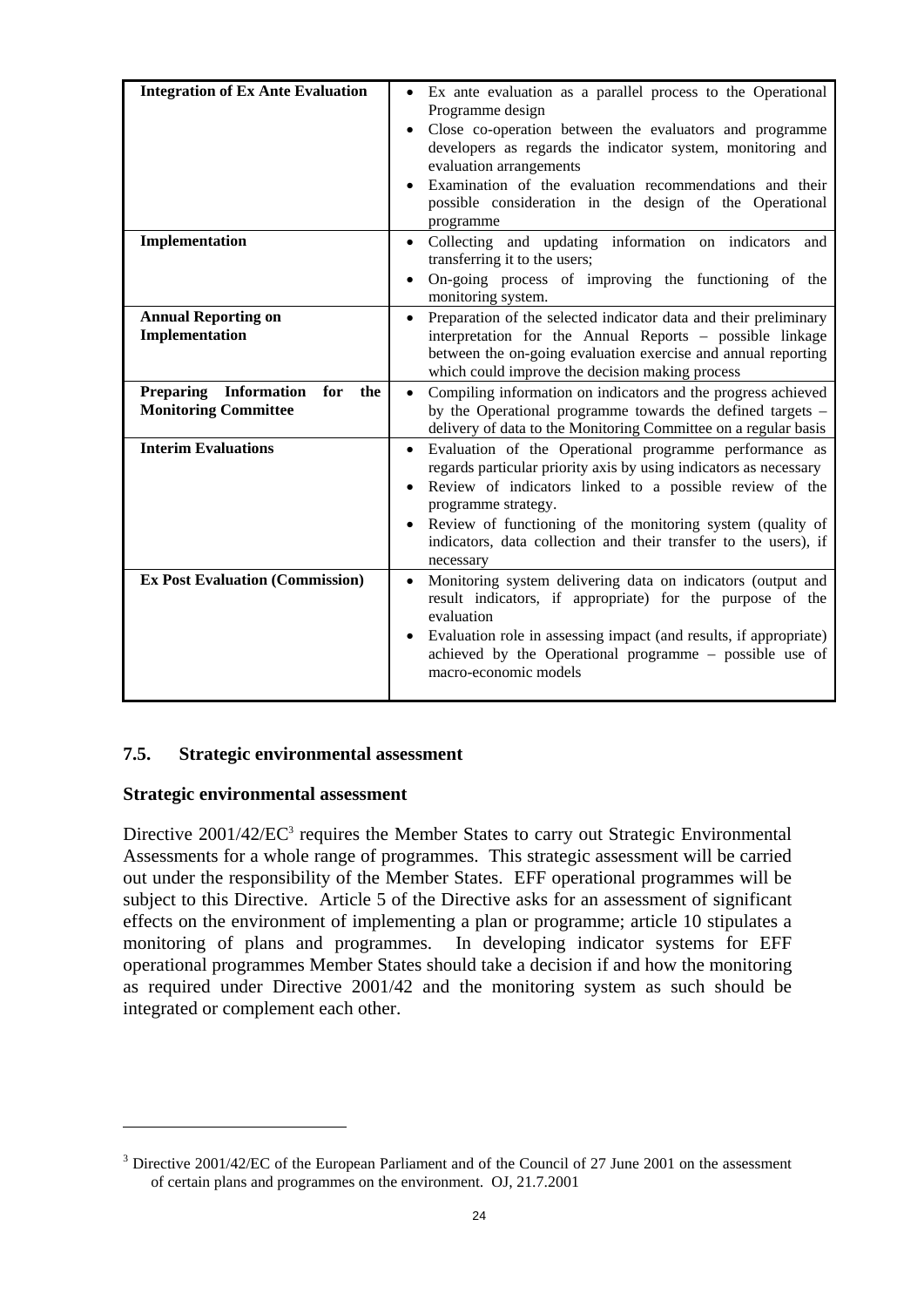# **ANNEX I**

#### **INDICATORS AND MONITORING ARRANGEMENTS FOR EFF OPERATIONAL PROGRAMMES**

#### **INDICATORS FOR THE OPERATIONAL PROGRAMME**

The Operational programmes should include a number of indicators, reflecting the wide variety of interventions foreseen in the EFF Regulation. The Commission needs relate to a more limited number of indicators.

In conformity with the Annex I of the EFF Implementing Regulation, Member States should integrate into the Operational programme, result and impact indicators.

Impact indicators refer to the consequences of the Operational programme beyond the direct immediate effects. Result indicators relate to the direct and immediate effect on beneficiaries brought about by an Operational programme, mainly at priority axis level.

The indicators on the list hereafter should be seen as a guide, aiming to facilitate the monitoring and evaluation of the Operational programme at the level of the Managing authority and the Commission.

Member States are allowed to use the indicators of the list or other relevant indicators available in the Member State. The Operational programme should ,, however, contain a sufficient number of result and impact indicators, which measure the objectives to be met, the resources mobilised, an effect obtained etc.

INDICATORS AT OPERATIONAL PROGRAMME LEVEL (MAINLY impacts INDICATORS)**.** 

Indicator 1: Decreasing of fishing effort as regards the situation of the Community stocks.

Definition: Reduction of the size of the fishing fleet as a result of the tonnage and power exit from the fishing fleet and where relevant, equivalent of capacity concerned by temporary cessation of activities.

Source: Fishing vessels register of the Community

Indicator 2: Jobs created or maintained.

Definition: direct jobs created, full time equivalents, plus gender split broken down by main sector (fishing, aquaculture, processing)

Source: National statistics system and monitoring system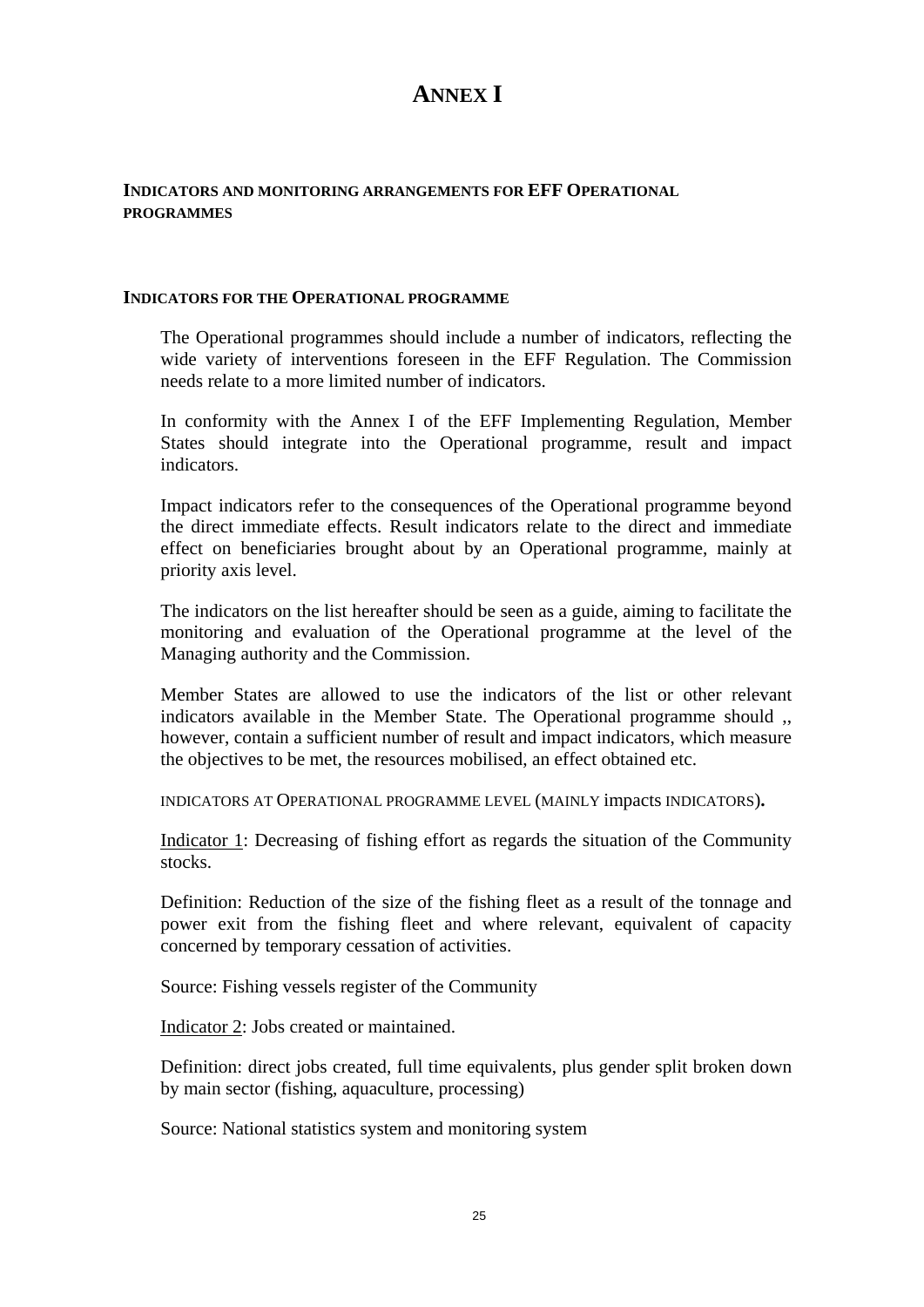Indicator 3: Competitiveness (reduction of the production costs (%), increased productivity (%), economic viability (increased profit (%)) or other economic indicator where relevant statistical data are available.

Source: macro-economic models and monitoring system

**C**OMMON INDICATORS AT PRIORITY AXIS LEVEL (MAINLY result INDICATORS)

1. Measures for the adaptation of the Community fishing fleet.

Reduction of fishing effort by fleet concerned by the fishing effort adjustment plans.

Reduction of capacity of the fishing fleet by a permanent cessation of fishing activities (GT and kW accounted)

Degree of modernisation of the fishing fleet.

Power of engines replaced and decrease of power related to (account Kw)

### 2. Aquaculture, inland fishing, processing and marketing of fisheries and aquaculture products.

Tonnage produced in aquaculture, processing and inland fisheries

Percentage of projects with environmental friendly production (reduction of negative impacts or enhancement of positive effects)

Increase of turnover (million  $\oplus$ 

#### 3. Measures of common interest

Protected marine area (square kilometres)

Increase of the fish products landed

Increase of the added value of the fish products processed and sold

Increase of consumption of fish products per inhabitant

#### 4. Sustainable development of fisheries areas

Territory covered by the groups

Population in the territory covered by the groups and percentage depending of fisheries activities

Jobs created

#### 5. Technical assistance

Improving administrative capacities and others